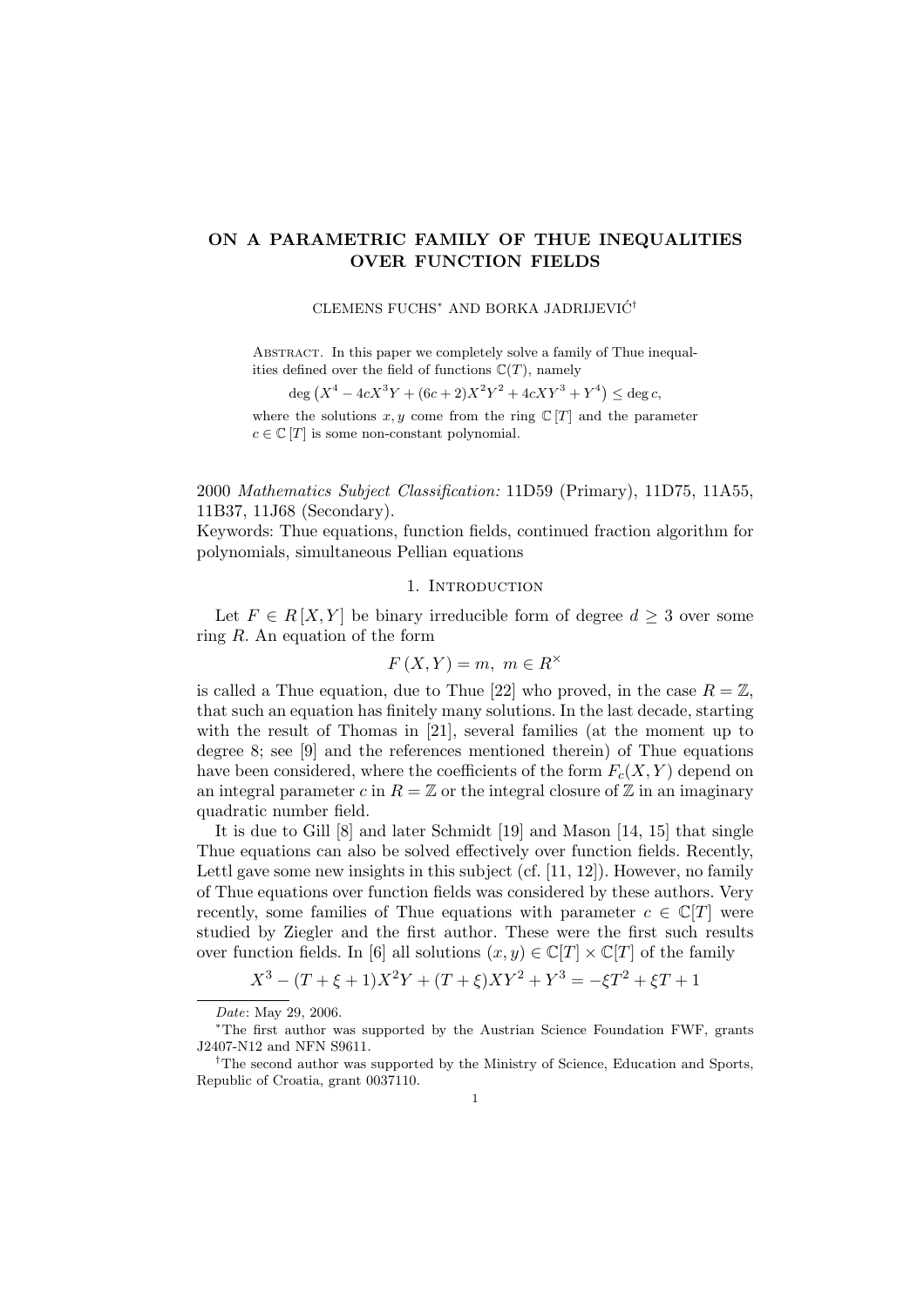for all  $\xi \in \mathbb{C}$  were found, namely  $\{\zeta(T, 1) : \zeta^3 = 1\}$  with some additional solutions for  $\xi = -1, 0, 1$  (see [6]). Moreover, in [7], all solutions of the function field analogue of Thomas' family [21]

$$
X^{3} - (c - 1)X^{2}Y - (c + 2)XY^{2} - Y^{3} = \xi,
$$

where  $c \in \mathbb{C}[T]$  is a non-constant polynomial and  $\xi \in \mathbb{C}^\times := \mathbb{C} \setminus \{0\}$ , were calculated. We have that all solutions  $(x, y) \in \mathbb{C}[T] \times \mathbb{C}[T]$  are contained in  $\{(\zeta,0),(-\zeta,\zeta),(0,-\zeta)\;:\;\zeta^3=\xi\}.$  In the proof we essentially followed the ideas of Mason [14].

Apart from families of Thue equations also Thue inequalities

 $|F(X, Y)| \leq m$ 

over  $R = \mathbb{Z}$ , where studied previously, but up to now only few parametrized inequalities of small degree have been solved (see [17, 13, 25, 26, 27]). We mention a result of Dujella and the second author (see [4]), who proved that the only primitive (i.e. with coprime components) solutions of the Thue inequality

$$
|X^4 - 4cX^3Y + (6c + 2)X^2Y^2 + 4cXY^3 + Y^4| < 6c + 4
$$

where  $c \geq 4$  is an integer, are  $(x, y) \in \{(\pm 1, 0), (0, \pm 1), (1, \pm 1), (-1, \pm 1),$  $(\pm 1, \mp 2), (\pm 2, \pm 1)$  (see also [3]). In [10] the second author jointly with Ziegler, generalized this result by considering the analogue family of equations over imaginary quadratic number fields.

In the present paper, we will consider a function field analogue of the family of Thue inequalities considered above, namely

(1) 
$$
\deg (X^4 - 4cX^3Y + (6c+2)X^2Y^2 + 4cXY^3 + Y^4) \le \deg c,
$$

where solutions x, y come from the ring  $\mathbb{C}[T]$  and the parameter  $c \in \mathbb{C}[T]$ is some non-constant polynomial.

First observe that the problem is trivial for solutions  $(x, y) \in \mathbb{C}[T] \times \mathbb{C}[T]$ with deg  $x = \deg y = 0$ , since all  $(x, y) \in \mathbb{C}^2$  give solutions to the Thue inequality since in this case  $x^4 - 4cx^3y + (6c + 2)x^2y^2 + 4cxy^3 + y^4$  is a polynomial of degree  $\leq$  deg c. Therefore we restrict to solutions  $(x, y) \in$  $(\mathbb{C}[T] \times \mathbb{C}[T]) \backslash \mathbb{C}^2$ . Our main result is now the following theorem.

**Theorem 1.** The set of solutions  $\mathcal{L} \subseteq (\mathbb{C}[T] \times \mathbb{C}[T]) \backslash \mathbb{C}^2$  of the family of Thue inequalities

$$
\deg (X^4 - 4cX^3Y + (6c + 2)X^2Y^2 + 4cXY^3 + Y^4) \le \deg c,
$$

where  $c \in \mathbb{C}[T]$  is a non-constant polynomial, is given by

$$
\mathcal{L} = \{(a,0), (0,a), (2a,a), (a,-2a) : a \in \mathbb{C}[T] \text{ with } 0 < 4 \deg a \leq \deg c\}.
$$

Clearly, the Thue inequality (1) can be rewritten as

(2) 
$$
X^4 - 4cX^3Y + (6c+2)X^2Y^2 + 4cXY^3 + Y^4 = m
$$
, where  $\deg m \le \deg c$ .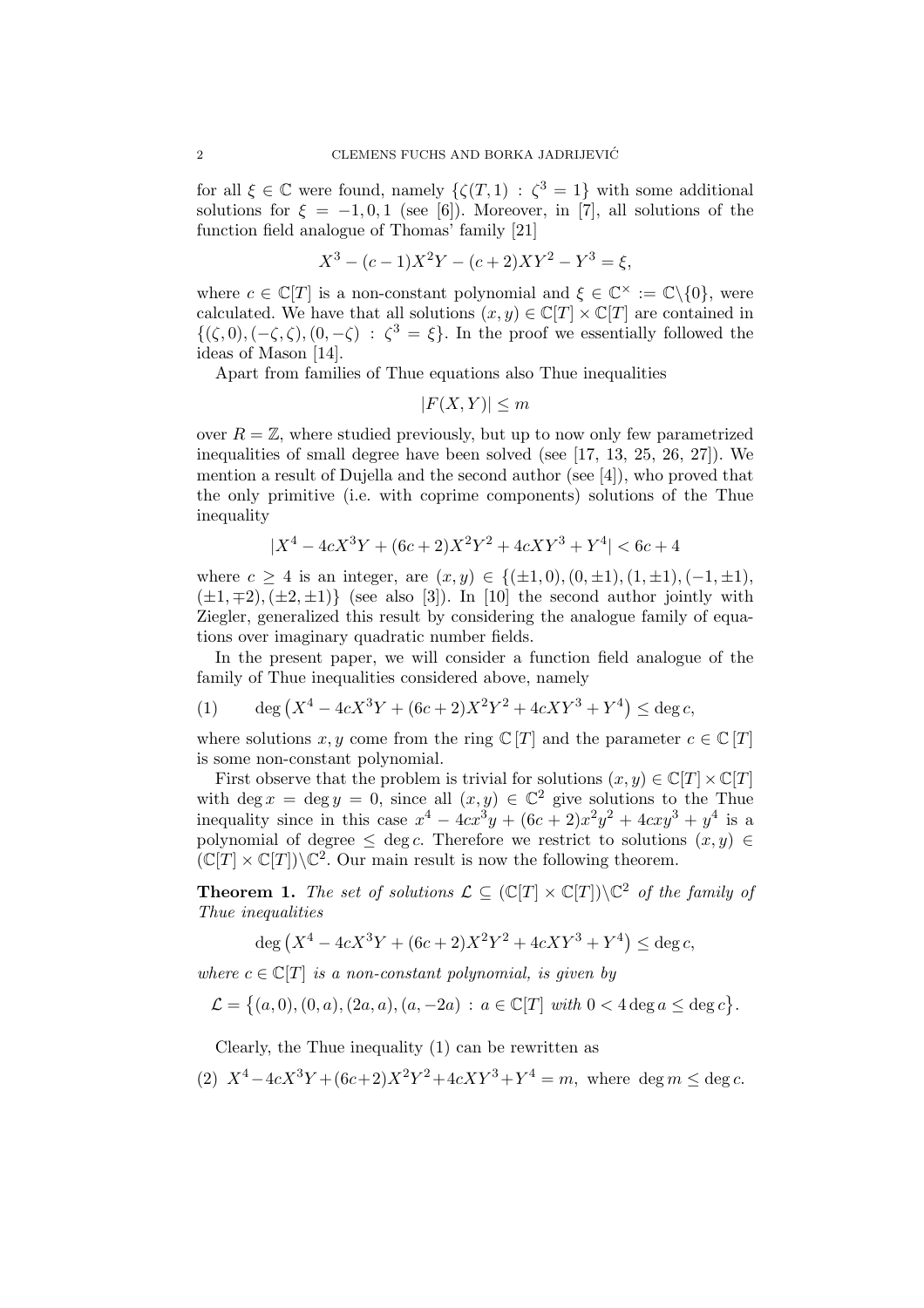We collect the solutions of  $(1)$  from Theorem 1 according to the corresponding right-hand side  $m$  of the equation  $(2)$  in the following table (where as above  $a \in \mathbb{C}[T]$  with  $0 < 4 \deg a \leq \deg c$ :

$$
\begin{array}{c|c}\nm & (x, y) \in \mathcal{L} \\
\hline\na^4 & (a, 0), (0, a) \\
25a^4 & (2a, a), (a, -2a)\n\end{array}
$$

The novelty of this result is threefold. Firstly it is the first parametrized family of Thue inequalities over function fields solved up to now. Secondly if we look at the corresponding families of Thue equations, which are solved with this family, then it is the family of the largest degree considered yet (up to now only cubic families were considered, whereas we have a quartic family). Last but not least the method of proof is completely different from the way the results in [6, 7] are obtained as we will describe below.

In order to attack the inequality we will use a reduction method, which origins in the method of Tzanakis [24], and show that inequality (6) corresponds to systems of the form

(3) 
$$
(2c+1)U^2 - 2cV^2 = m,
$$

(4) 
$$
(c-2)U^2 - cZ^2 = -2m.
$$

where deg  $m \leq \deg c$ . This will be done in Section 2, where we will also give some information about the splitting field of the form associated with the Thue equation.

In the proof we will also use that there are lots of analogues between  $\mathbb{C}[T]$ ,  $\mathbb{C}(T)$ ,  $\mathbb{C}((T^{-1}))$  and  $\mathbb{Z}$ ,  $\mathbb{Q}$ ,  $\mathbb{R}$ , respectively. Especially, one can consider continued fraction expansion of an element in  $\mathbb{C}((T^{-1}))$ . Namely, we have as in classical theory - that each element in  $\mathbb{C}((T^{-1}))$  has a unique continued fraction expansion and an expansion of an element is finite if and only if the element is in  $\mathbb{C}(T)$ . We will give an overview about the theory of continued fractions for algebraic functions and prove some auxiliary results in Section 3.

In Section 4 we will use the theory of continued fractions in order to determine all values of m with deg  $m \leq \deg c$ , for which system (3) and (4) has a solution. In particular, a characterization in terms of continued fractions of  $\alpha \in \mathbb{C}((T^{-1}))$  of all rational functions  $P/Q$  satisfying the inequality

$$
\left|\alpha - \frac{P}{Q}\right| < \frac{1}{\left|Q\right|^2}
$$

(see Proposition 1 in Section 3) is used.

After that (in Section 5) we apply the congruence method, which was first used in this context in  $[5]$  (see also  $[2]$ ), to show that system  $(3)$  and  $(4)$  has only trivial primitive (i.e. with coprime components) solutions  $(U, V, Z)$  $(\pm \zeta, \pm \zeta, \pm \zeta)$  for some  $\zeta \in \mathbb{C}^\times$  (cf. Corollary 1).

Finally, the proof of the main theorem will be completed in Section 6.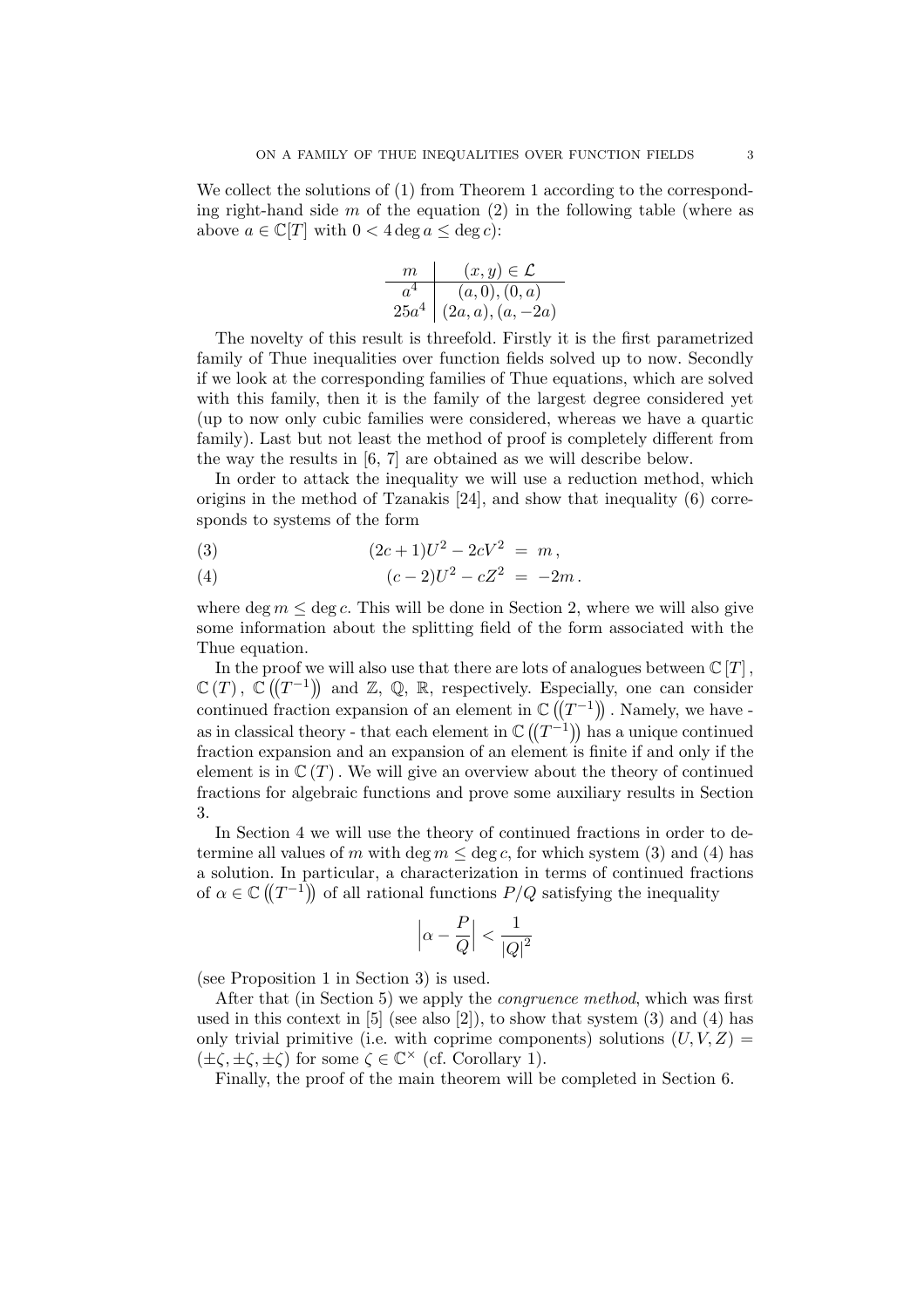#### 2. Preliminaries and reduction to a system of inequalities

We consider the field of rational functions  $\mathbb{C}(T)$  with the following valuation:

$$
v\left(\frac{P}{Q}\right) = \deg P - \deg Q, \quad P, Q \in \mathbb{C}[T], \ Q \neq 0,
$$

where we put  $v(0) = -\infty$ . This valuation can be extended to a valuation on the field of formal Laurent series  $\mathbb{C}((T^{-1}))$  by

$$
v\left(\sum_{i=n}^{\infty} a_i T^{-i}\right) = -n, \ a_n \neq 0.
$$

With

$$
(5) \t\t | \alpha | = b^{v(\alpha)},
$$

where  $b \geq 2$  is an integer and  $\alpha \in \mathbb{C}((T^{-1}))$ , we get a non-archimedian absolute value on  $\mathbb{C}((T^{-1}))$ . In this notation our inequality (1) has the form

(6) 
$$
\left|X^4 - 4cX^3Y + (6c+2)X^2Y^2 + 4cXY^3 + Y^4\right| \leq |c|.
$$

First we state some easy to prove facts about the underlying algebraic structure of the form  $F(X,Y) = X^4 - 4cX^3Y + (6c+2)X^2Y^2 + 4cXY^3 + Y^4$ . We consider

$$
f(X) = F(X, 1) = X^4 - 4cX^3 + (6c + 2)X^2 + 4cX + 1.
$$

The zeros of  $f(X) = 0$  are given by

$$
\alpha_1 = c + \sqrt{c(c-2)} + \sqrt{c(c+\frac{1}{2})} + \sqrt{(c-2)(c+\frac{1}{2})},
$$
  
\n
$$
\alpha_2 = c - \sqrt{c(c-2)} + \sqrt{c(c+\frac{1}{2})} - \sqrt{(c-2)(c+\frac{1}{2})},
$$
  
\n
$$
\alpha_3 = c + \sqrt{c(c-2)} - \sqrt{c(c+\frac{1}{2})} - \sqrt{(c-2)(c+\frac{1}{2})},
$$
  
\n
$$
\alpha_4 = c - \sqrt{c(c-2)} - \sqrt{c(c+\frac{1}{2})} + \sqrt{(c-2)(c+\frac{1}{2})}.
$$

Therefore, the splitting field of f is

$$
\mathbb{C}\left(T, \sqrt{c(c-2)}, \sqrt{c(c+\frac{1}{2})}\right) = \mathbb{C}(T)(\alpha_1) =: L.
$$

The field extension  $L/\mathbb{C}(T)$  is a Galois extension and the Galois group is isomorphic to  $C_2 \times C_2$ . Moreover, by using the Hurwitz formula [23, Theorem III.4.12, page 88 the genus  $g_L$  of  $L/\mathbb{C}(T)$  is bounded by  $g_L \leq \frac{9}{2}$  $rac{9}{2}$  deg  $c-3$ , since all places in  $L$  that are ramified over finite places  $v_a$  in the rational function field satisfy  $2c^3(a) - 3c^2(a) - 2c(a) = 0$ . From what we have collected up to now it is rather easy to prove, by using the theorem of Mason mentioned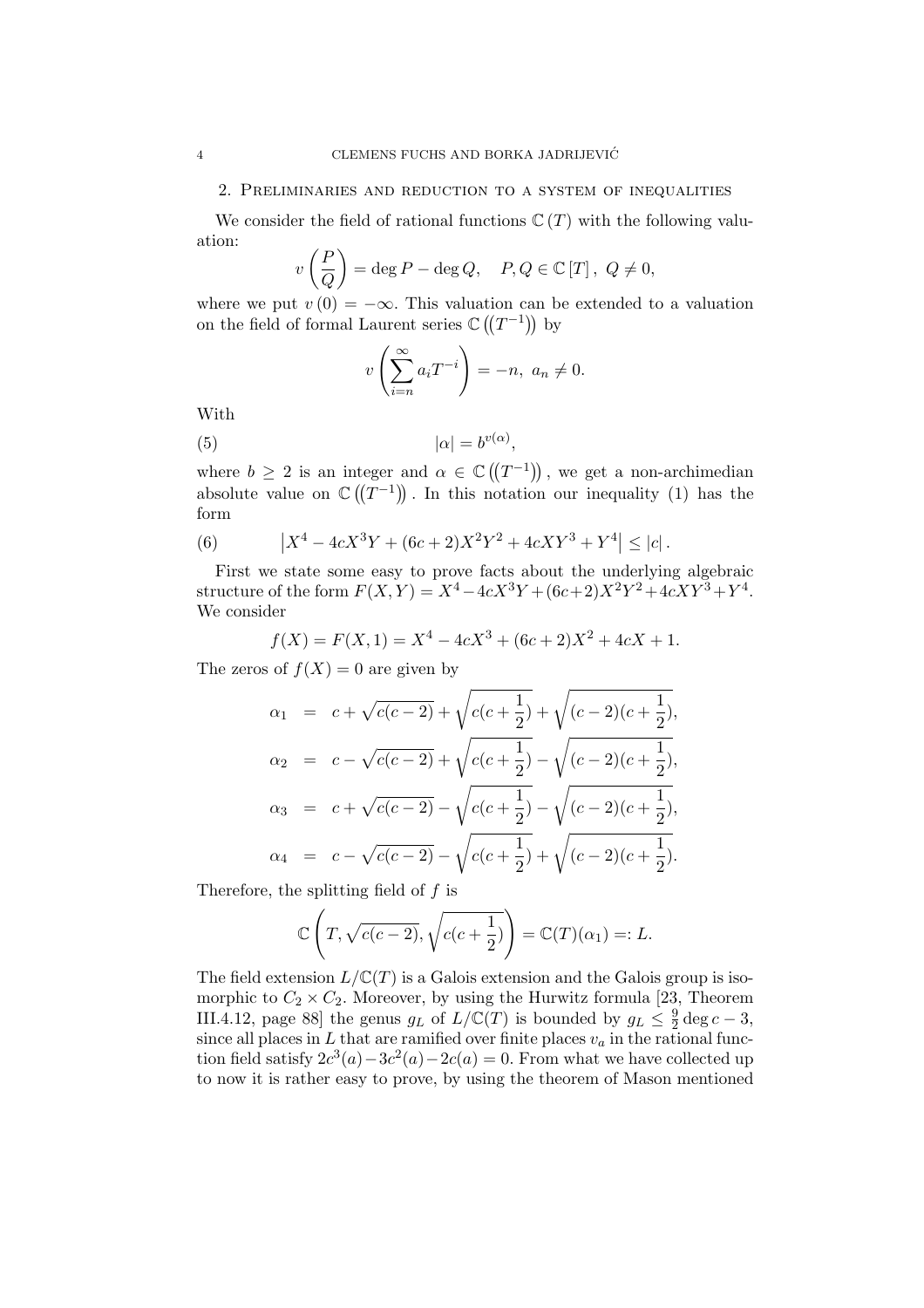above (cf. [15, Chapter 1, Lemma 2]), that every solution  $(x, y) \in \mathbb{C}[T] \times \mathbb{C}[T]$ of our inequality (6) satisfies  $\max{\{\text{deg } x, \text{deg } y\}} \leq \frac{41}{4} \deg c - \frac{3}{4}$  $\frac{3}{4}$ .

As mentioned in the introduction we will use another method of proof to obtain our result. We consider Thue equation (2), that was

$$
X^4 - 4cX^3Y + (6c + 2)X^2Y^2 + 4cXY^3 + Y^4 = m,
$$

where solutions  $x, y$  come from the ring  $\mathbb{C}[T]$ , parameter c is some nonconstant polynomial and  $m \in \mathbb{C}[T]$  where  $|m| \leq |c|$ . We want to show how the solutions of the family of Thue equations (2) over the function field  $\mathbb{C}(T)$ corresponds to the solutions of the system  $(3)$  and  $(4)$  of Pellian equations over the same function field.

It is clear that every solution  $(x, y) \in \mathbb{C}[T] \times \mathbb{C}[T]$  of Thue equation (2) yields a solution of the system

$$
(2c+1)U2 - 2cV2 = m,(c-2)U2 - cZ2 = -2m.
$$

where

(7) 
$$
U = x^2 + y^2
$$
,  $V = x^2 + xy - y^2$ ,  $Z = -x^2 + 4xy + y^2$ ,

because to show this we just have to insert  $U, V, Z$  in the system of Pellian equations and we see that both equations reduce to the original Thue equation. In fact this can be done by the same computations as in [4], since these computations are still valid in  $\mathbb{C}[T]$ . Therefore,  $\mathcal L$  (by the transformation  $(7)$ ) is contained in the set of solutions of (3) and (4). Conversely, if U, V, Z is a solution of the system of Pellian equations we have to find all solutions of the system (7), to get all possible corresponding solutions of the Thue equation.

We mention that this relationship was also used by Dujella and Jadrijević in [4] and that there it was found by using the method of Tzanakis [24].

### 3. CONTINUED FRACTIONS

In this section we will recall the theory of continued fraction expansion for algebraic functions in  $\mathbb{C}(T)$ . First of all, we will start with definitions and some notation. Everything here holds also over an arbitrary field instead of the field of complex numbers C. For details see [16] and [20].

We define rational functions in polynomials  $A_0, A_1, ... \in \mathbb{C}[T]$  by

$$
[A_0] = A_0, \ [A_0, A_1] = A_0 + \frac{1}{A_1},
$$

$$
[A_0, A_1, ..., A_n] = [A_0, A_1, ..., A_{n-2}, A_{n-1} + 1/A_n], \text{for } n \ge 2
$$

Then

$$
[A_0, A_1, ..., A_n] = [A_0, A_1, ..., A_{m-1}, [A_m, ..., A_n]]
$$

Setting  $P_{-2} = 0$ ,  $Q_{-2} = 1$ ,  $P_{-1} = 1$ ,  $Q_{-1} = 0$ ,

$$
P_n = A_n P_{n-1} + P_{n-2}, \quad Q_n = A_n Q_{n-1} + Q_{n-2}, \quad n \ge 0,
$$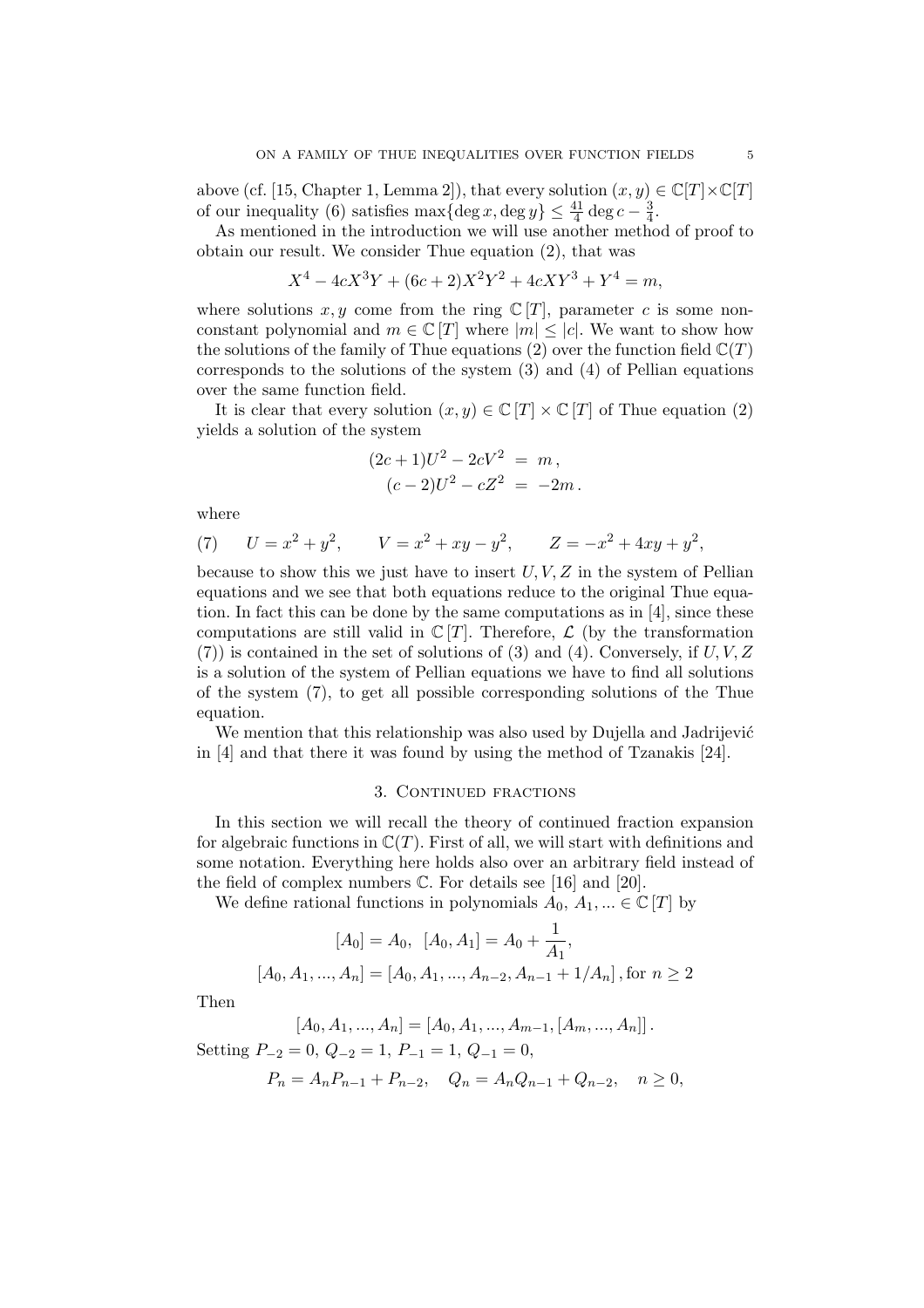we observe that  $P_n$ ,  $Q_n$  are polynomials, that

(8) 
$$
Q_n P_{n-1} - P_n Q_{n-1} = (-1)^n, \quad n \ge -1,
$$

and

(9) 
$$
[A_0, A_1, ..., A_n] = \frac{P_n}{Q_n}.
$$

An element of  $\mathbb{C}(T)$  may be uniquely expressed as  $[A_0, A_1, ..., A_n] = P_n/Q_n$ , where each  $A_i \in \mathbb{C}[T]$  and where  $\deg A_i \geq 1$  for  $i \geq 1$ . By (8), the polynomials  $P_n, Q_n \in \mathbb{C}[T]$  are relatively prime, i.e.  $(P_n, Q_n) = 1$ . Note that the pair  $P_n, Q_n$  is determined by (9) and is relatively prime only up to a common factor in  $\mathbb{C}^{\times}$ , i.e.  $\zeta P_n$ ,  $\zeta Q_n$  with  $\zeta \in \mathbb{C}^{\times}$  have the same properties. When  $A_0, A_1, \ldots \in \mathbb{C}[T]$  are given with  $\deg A_i \geq 1$  for  $i \geq 1$ , then  $[A_0, A_1, \ldots, A_n]$ as  $n \to \infty$  converges with respect | · | is the norm associated to the nonarchimedean absolute value on  $\mathbb{C}((T^{-1}))$  (as given by (5)), to an element of  $\mathbb{C}((T^{-1}))$  which will be denoted by

$$
[A_0, A_1, A_2, \ldots] = A_0 + \frac{1}{A_1 + \frac{1}{A_2 + \ldots}}.
$$

Then we have that: Every element  $\alpha \in \mathbb{C}((T^{-1})) \setminus \mathbb{C}(T)$  can be uniquely expressed as such an infinite continued fraction. Moreover, precisely the elements from  $\mathbb{C}(T)$  have a finite expansion.

Writing  $\alpha = [A_0, A_1, \ldots]$ , we call  $\frac{P_n}{Q_n}$  as given by (9) the *nth convergent*,  $A_n$ the *nth partial quotient* and  $\alpha_n = [A_n, A_{n+1}, \ldots]$  the *nth complete quotient*. We have

$$
\alpha = [A_0, A_1, \dots A_{n-1}, \alpha_n] = \frac{\alpha_n P_{n-1} + P_{n-2}}{\alpha_n Q_{n-1} + Q_{n-2}}, \quad n \ge 1.
$$

Legendre's theorem is also valid for this continued fraction expansion of elements of  $\mathbb{C}((T^{-1}))$ , namely we have:

**Proposition 1.** Let  $\alpha$  be an element in  $\mathbb{C}((T^{-1}))$ . If  $P, Q \in \mathbb{C}[T]$  are nonzero polynomials,  $(P,Q) = 1$  satisfying the inequality

$$
\left|\alpha - \frac{P}{Q}\right| < \frac{1}{\left|Q\right|^2},
$$

then there exists  $n \geq 0$  such that

$$
\frac{P}{Q} = \frac{P_n}{Q_n},
$$

where  $\frac{P_n}{Q_n}$  denotes the nth convergent of  $\alpha$ .

*Proof.* This result can be found in [16].  $\Box$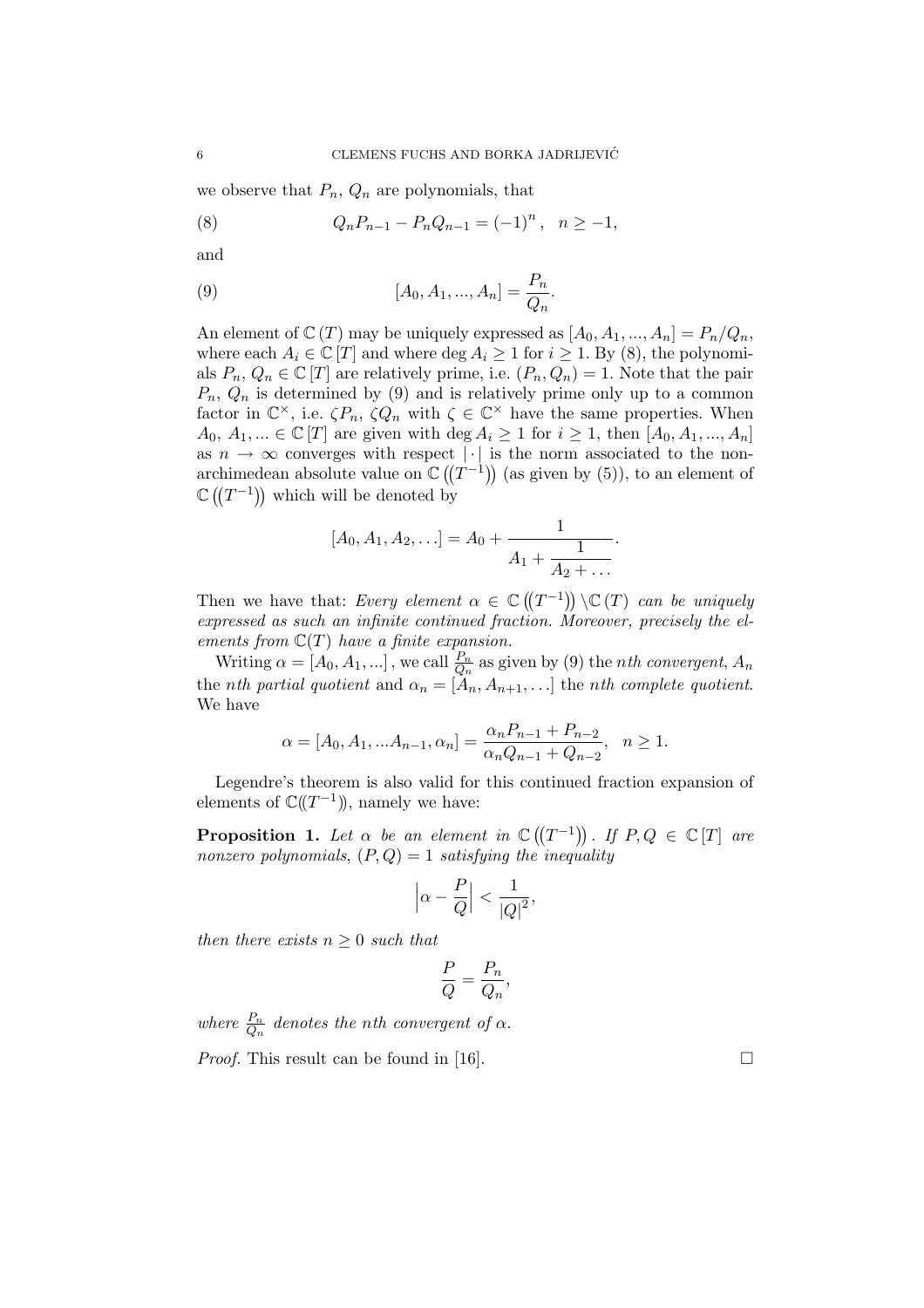For each  $\alpha \in \mathbb{C}((T^{-1}))$  we write  $\lfloor \alpha \rfloor$  for the polynomial part of  $\alpha$  and  $\{\alpha\} = \alpha - |\alpha|$  for the fractional part of  $\alpha$ , i.e. for

$$
\alpha = \sum_{i=n}^{\infty} a_i T^{-i} \quad \text{with } a_i \in \mathbb{C},
$$

the polynomial part and the fractional part are

$$
\lfloor \alpha \rfloor = \sum_{i=n}^{0} a_i T^{-i}, \quad \{\alpha\} = \sum_{i=1}^{\infty} a_i T^{-i},
$$

respectively. The above algorithms for obtaining the partial quotients can be reformulated in  $A_0 = [\alpha], B_0 = {\alpha}$  and  $A_n = [B_{n-1}^{-1}], B_n = {B_{n-1}^{-1}}$  for all  $n > 1$ .

An infinite continued fraction  $[A_0, A_1, \dots]$  is called *periodic* if there are integers  $k \geq 0$ ,  $m \geq 1$  such that  $A_{n+m} = A_n$  for all  $n \geq k$ . Thus a periodic continued fraction can be written in the form

$$
[A_0, A_1, \ldots, A_{k-1}, \overline{A_k, A_{k+1}, \ldots, A_{k+m-1}}],
$$

where the bar over  $A_k, A_{k+1}, ..., A_{k+m-1}$  indicates that this block of polynomials is repeated indefinitely.

In the classical theory of continued fraction expansions exactly the quadratic irrationals have a periodic expansion. This is not true for the continued fraction algorithm over  $\mathbb{C}(T)$ . Nevertheless, if we have a periodic expansion then we can calculate it in the usual way, which we will show below.

Let  $\alpha \in \mathbb{C}((T^{-1}))$  be an algebraic element of degree 2 over  $\mathbb{C}((T))$ , then  $\alpha$ is said to be *quadratic irrational*. In this case  $\alpha$  has the form

$$
\alpha = \frac{A + \Delta}{B},
$$

with  $A, B \in \mathbb{C}[T]$ ,  $B \neq 0$  and  $\Delta^2 = D \in \mathbb{C}[T]$  and  $B|(D-A^2)$ . A quadratic irrational  $\alpha$  must be a root of the equation

(10) 
$$
X^2 - \text{Tr}_{\mathbb{C}(T)/\mathbb{C}}(\alpha) X + \mathcal{N}_{\mathbb{C}(T)/\mathbb{C}}(\alpha) = 0.
$$

The other root of (10) is the algebraic conjugate of  $\alpha$ , namely  $\alpha' = \frac{A-\Delta}{B}$ . Let us define  $\Delta = \pm \sqrt{D}$ , where we choose the sign such that

$$
\left|\frac{A-\sqrt{D}}{B}\right| \le \left|\frac{A+\sqrt{D}}{B}\right|.
$$

Lagrange's Theorem is not true in the form that every quadratic irrational over  $\mathbb{C}(T)$  has periodic continued fraction or pseudo-periodic continued fraction (the definition can be found in [19]). But if the quadratic irrational  $\alpha = \frac{A + \sqrt{D}}{B}$  $\frac{F\sqrt{D}}{B}$  has a periodic expansion, then this expansion can be obtained using the following algorithm which we will obtain similarly as in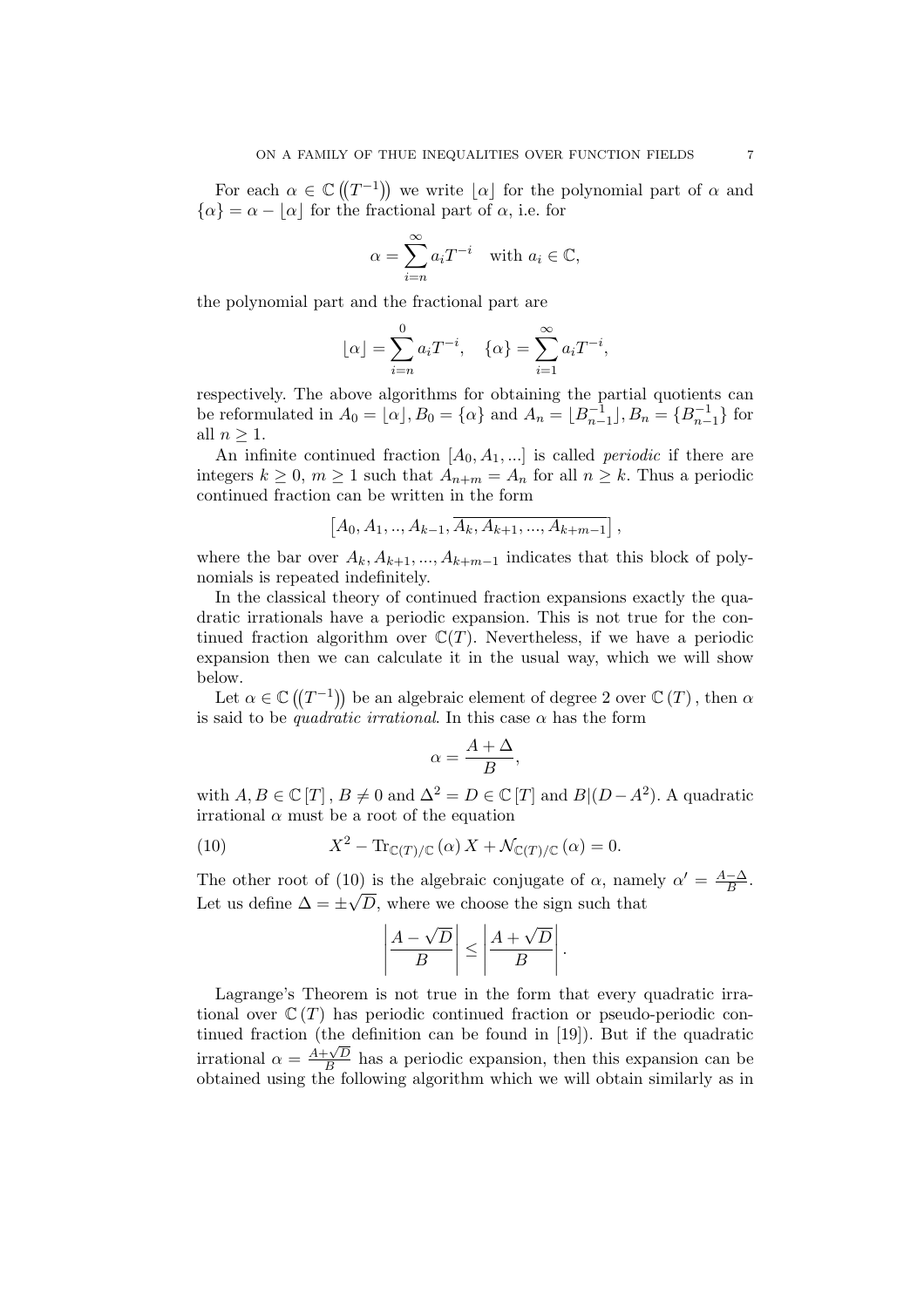the classical theory of continued fraction expansion (see [18, Chapter 7.7]). Let  $S_0 = A$ ,  $T_0 = B$  and

(11) 
$$
\alpha_n = \frac{S_n + \sqrt{D}}{T_n}
$$
,  $A_n = \lfloor \alpha_n \rfloor$ ,  $S_{n+1} = A_n T_n - S_n$ ,  $T_{n+1} = \frac{D - S_{n+1}^2}{T_n}$ 

for  $n \geq 0$ .

**Lemma 1.** Let  $(\alpha_n), (A_n), (S_n), (T_n)$  be the sequences defined by (11), then  $\alpha = [A_0, A_1, \ldots]$  is the continued fraction expansion of  $\alpha$ .

Proof. We have

$$
\alpha_i - A_i = \frac{S_i + \sqrt{D} - A_i T_i}{T_i} = \frac{\sqrt{D} - S_{i+1}}{T_i} = \frac{T_{i+1}}{\sqrt{D} + S_{i+1}} = \frac{1}{\alpha_{i+1}}
$$

which verifies that  $\alpha = [A_0, A_1, \ldots]$ . Now we use induction to prove that  $S_i$  and  $T_i$  are polynomials such that  $T_i \neq 0$  and  $T_i | (D - S_i^2)$ . This holds for  $i = 0$ . If it is true at the *i*th stage, we observe that  $S_{i+1} = A_i T_i - S_i$  is a polynomial. Then the equation

$$
T_{i+1} = \frac{D - S_{i+1}^2}{T_i} = \frac{D - S_i^2}{T_i} + 2A_iS_i - A_i^2T_i
$$

establishes that  $T_{i+1}$  is also a polynomial. Moreover  $T_{i+1}$  cannot be zero, since if it were, we would have  $D = S_{i+1}^2$ , whereas D is not a perfect square. Finally, we have  $T_i = \frac{D - S_{i+1}^2}{T_{i+1}},$  so that  $T_{i+1}|(D - S_{i+1}^2)$ .

From this algorithm it follows that if there are integers j and  $k$   $(j < k)$ such that  $(S_j, T_j) = (S_k, T_k)$ , then  $\alpha_{j+i} = \alpha_{k+i}$  for all  $i \geq 0$ . Hence,  $\alpha =$  $A + \sqrt{D}$  $\frac{F\sqrt{D}}{B}$  has a periodic expansion and that expansion is of the form

 $\alpha = [A_0, \ldots, A_{i-1}, \overline{A_i, \ldots, A_{k-1}}].$ 

Moreover, the converse is also true: if the expansion is periodic then there are integers  $j < k$  such that  $(S_j, T_j) = (S_k, T_k)$ .

In the next lemma we will see how the convergents of the continued fraction expansion of a quadratic irrational  $\alpha$  can be used to describe the solutions of a certain Pellian equation. This will be useful in describing all possible right-hand sides of the equation (2).

**Lemma 2.** Let AB be a polynomial which is not a perfect square in  $\mathbb{C}[T]$ , and let  $P_n/Q_n$  denotes the nth convergent of continued fraction expansion of  $\sqrt{AB^{-1}}$ . Let the sequences  $(S_n)$  and  $(T_n)$  be defined by (11) for the quadratic  $irrational \sqrt{AB}/B$ . Then

(12) 
$$
AQ_n^2 - BP_n^2 = (-1)^n T_{n+1}
$$

for  $n \geq 0$ .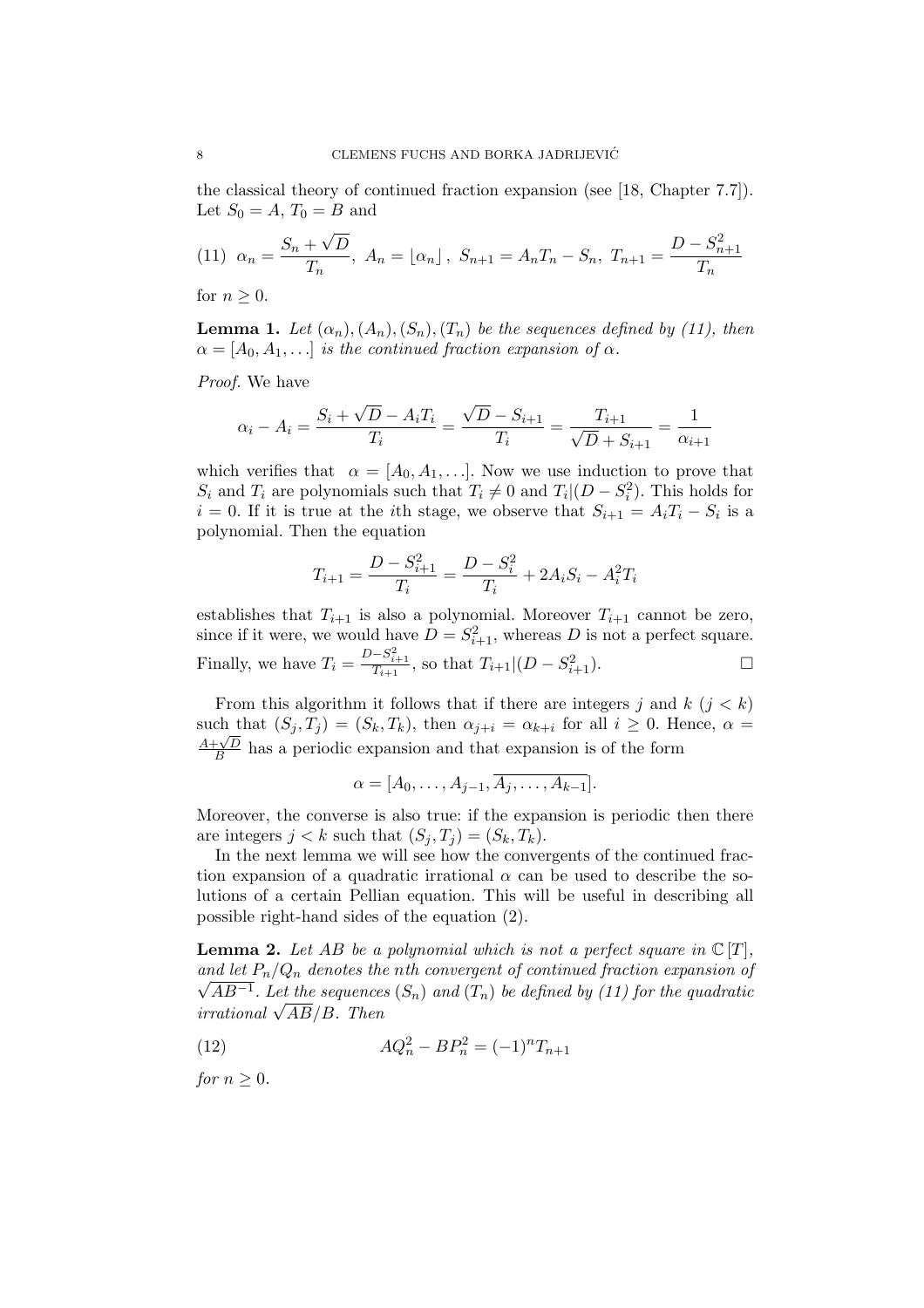*Proof.* Since  $\sqrt{AB} \notin \mathbb{C}(T)$ , from

$$
\frac{\sqrt{AB}}{B} = \frac{(S_{n+1} + \sqrt{AB})P_n + T_{n+1}P_{n-1}}{(S_{n+1} + \sqrt{AB})Q_n + T_{n+1}Q_{n-1}}
$$

it follows that

$$
S_{n+1}Q_n + T_{n+1}Q_{n-1} = BP_n,
$$
  

$$
S_{n+1}P_n + T_{n+1}P_{n-1} = AQ_n.
$$

By combining these two equalities with  $(8)$ , we find  $(12)$ .

In the next section we will apply this lemma in order to reduce the Thue inequality to finitely many Diophantine equations.

#### 4. From an inequality to a system of equations

In this section, we will consider the connections between solutions of the equations (3), (4) and continued fraction expansion of the corresponding quadratic irrationals in  $\mathbb{C}((T^{-1}))$ .

Applying the algorithm for quadratic irrationals from above to

$$
\theta_1 := \sqrt{\frac{2c+1}{2c}} = \frac{\sqrt{2c(2c+1)}}{2c}
$$
 and  $\theta_2 := \sqrt{\frac{c}{c-2}} = \frac{\sqrt{c(c-2)}}{c-2}$ 

we find the following continued fraction expansions:

Lemma 3. The continued fraction expansion of the quadratic irrationals  $\theta_1, \theta_2$  are given by

$$
\theta_1 = \left[1, 4c + \frac{1}{2}, \overline{-16c - 4, 4c + 1}\right]
$$
 and  $\theta_2 = \left[1, c - \frac{3}{2}, \overline{-4c + 4, c - 1}\right]$ .

Proof. We prove the statement by applying the above algorithm. For the quadratic irrational  $\theta_1$  we have  $S_0 = 0, T_0 = 2c$  and therefore

$$
\alpha_0 = \frac{\sqrt{2c(2c+1)}}{2c} = 1 + \frac{1}{c} + \mathcal{O}\left(\frac{1}{c^2}\right).
$$

Thus we get  $A_0 = 1$ . Next we get  $S_1 = 1 \cdot 2c - 0 = 2c$  and  $T_1 = \frac{2c(2c+1)-(2c)^2}{2c}$ 1. It follows that

$$
\alpha_1 = \frac{2c + \sqrt{2c(2c+1)}}{1} = 4c + \frac{1}{2} - \frac{1}{16c} + \mathcal{O}\left(\frac{1}{c^2}\right),
$$

and therefore  $A_1 = 4c + \frac{1}{2}$  $\frac{1}{2}$ . Next we get  $S_2 = 2c + \frac{1}{2}$  $\frac{1}{2}, T_2 = -\frac{1}{4}$  $\frac{1}{4}$  and

$$
\alpha_2 = \frac{2c + \frac{1}{2} + \sqrt{2c(2c + 1)}}{-\frac{1}{4}} = -16c - 4 + \frac{1}{4c} + \mathcal{O}\left(\frac{1}{c^2}\right),
$$

thus  $A_2 = -16c - 4$ . Now  $S_3 = 2c + \frac{1}{2}$  $\frac{1}{2}$ ,  $T_3 = 1$  and

$$
\alpha_3 = \frac{2c + \frac{1}{2} + \sqrt{2c(2c + 1)}}{1} = 4c + 1 - \frac{1}{16c} + \mathcal{O}\left(\frac{1}{c^2}\right),
$$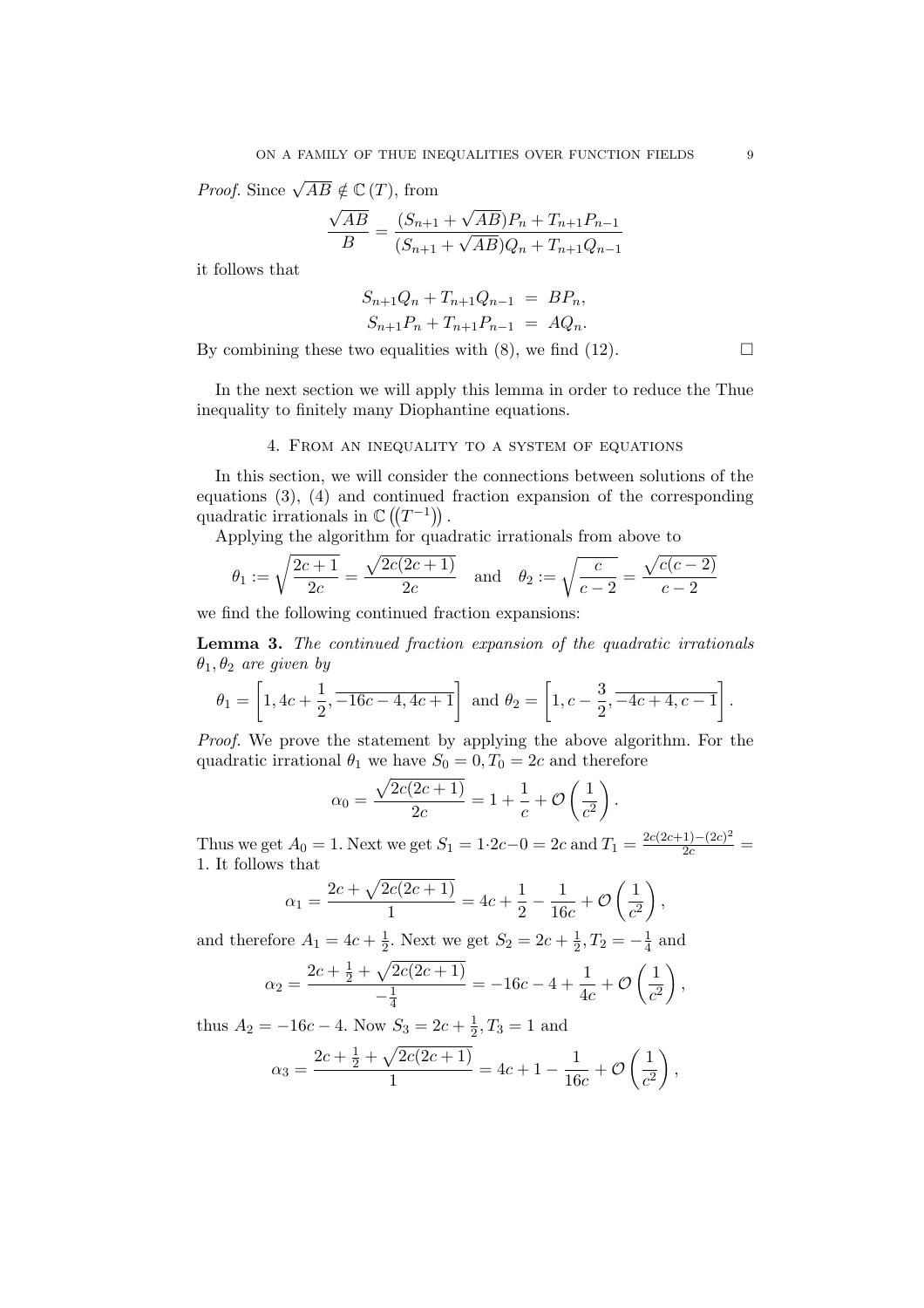which implies  $A_3 = 4c+1$ . Since in the next step we get  $S_4 = 2c+\frac{1}{2}$  $\frac{1}{2}$ ,  $T_4 = -\frac{1}{4}$  $\frac{1}{4}$ , which is the same pair as in step 2, we conclude that we have the periodic expansion as claimed in the statement.

For the second quadratic irrational  $\theta_2$  we get in the same way with  $(S_0, T_0) = (0, c - 2), (S_1, T_1) = (c - 2, 2), (S_2, T_2) = (c - 1, -\frac{1}{2})$  $(\frac{1}{2}), (S_3, T_3) =$  $(c-1, 2), (S_4, T_4) = (c-1, -\frac{1}{2})$  $(\frac{1}{2})$ , the expansion and therefore the proof is finished.  $\Box$ 

Assume that  $(U, V, Z)$  is a solution of the system (3) and (4). We will show that  $\frac{V}{U}$  is a good approximation of  $\theta_1$  and  $\frac{U}{Z}$  is a good rational approximation of  $\theta_2$  if the absolute value of this fractions is less than 1. Otherwise the situation is handled in the following lemma.

**Lemma 4.** Let  $(U, V, Z)$  be a solution of (3), (4), respectively. If  $\deg U$ deg V or deg  $Z > \deg U$ , then all solutions of (7) have deg  $x = \deg y = 0$ .

*Proof.* Indeed, from  $\deg V < \deg U$ , it follows that  $\deg (x^2 + xy - y^2)$ deg  $(x^2 + y^2)$ . This implies that x, y are polynomials of the same degree  $\deg x = \deg y = k.$  Let  $\xi_x, \xi_y \in \mathbb{C}^\times$  be the leading coefficients of  $x, y$ , respectively. Since the leading coefficient of  $x^2 + xy - y^2$  has to vanish, it follows that  $\xi_x = \frac{-1 \pm \sqrt{5}}{2}$  $\frac{\pm\sqrt{5}}{2}\xi_y$ . Now, equation (2) implies  $k = 0$  in the following way: Assume that  $k > 0$ . Observe that, since c is not constant and deg  $m \leq \deg c$ , we have  $\deg(4cx^3y) = \deg(6cx^2y^2) = \deg(4cxy^3) =$ deg  $c + 4k > \max\{\deg m, \deg x^4, \deg y^4, \deg(2x^2y^2)\}\.$  Therefore, by comparing the leading coefficients in (2), we get that

(13) 
$$
-4\xi_x^2 + 6\xi_x \xi_y + 4\xi_y^2 = 0,
$$

which is in contradiction to the above relation between  $\xi_x$  and  $\xi_y$ . This contradiction shows that  $k = 0$ .

Now, we discuss the case  $\deg U < \deg Z$ . We have  $\deg (x^2 + y^2) <$  $\deg(-x^2+4xy+y^2)$ , which implies that  $x, y$  are polynomials of the same degree deg  $x = \deg y = k$ . As above, let  $\xi_x, \xi_y \in \mathbb{C}^\times$  denote the leading coefficients. Then  $\xi_x = \pm i \xi_y$ , and by using equation (13) (which was a consequence of (2) in the case  $k > 0$ , it follows in the same way as above that  $k = 0$ .

So, we are left to consider the cases where deg  $U \leq \text{deg } V$  and  $\text{deg } Z \leq$  $\deg U$  and from now on will assume that this is the case. We proceed by showing that in this case we have good approximations of  $\theta_1$  and  $\theta_2$ , respectively.

**Lemma 5.** Let  $(U, V, Z)$  be a solution of (3), (4), respectively. If deg  $U \leq$  $\deg V$ , then

$$
\left|\sqrt{\frac{2c+1}{2c}} - \frac{V}{U}\right| = \left|\theta_1 - \frac{V}{U}\right| < \frac{1}{|U|^2}.
$$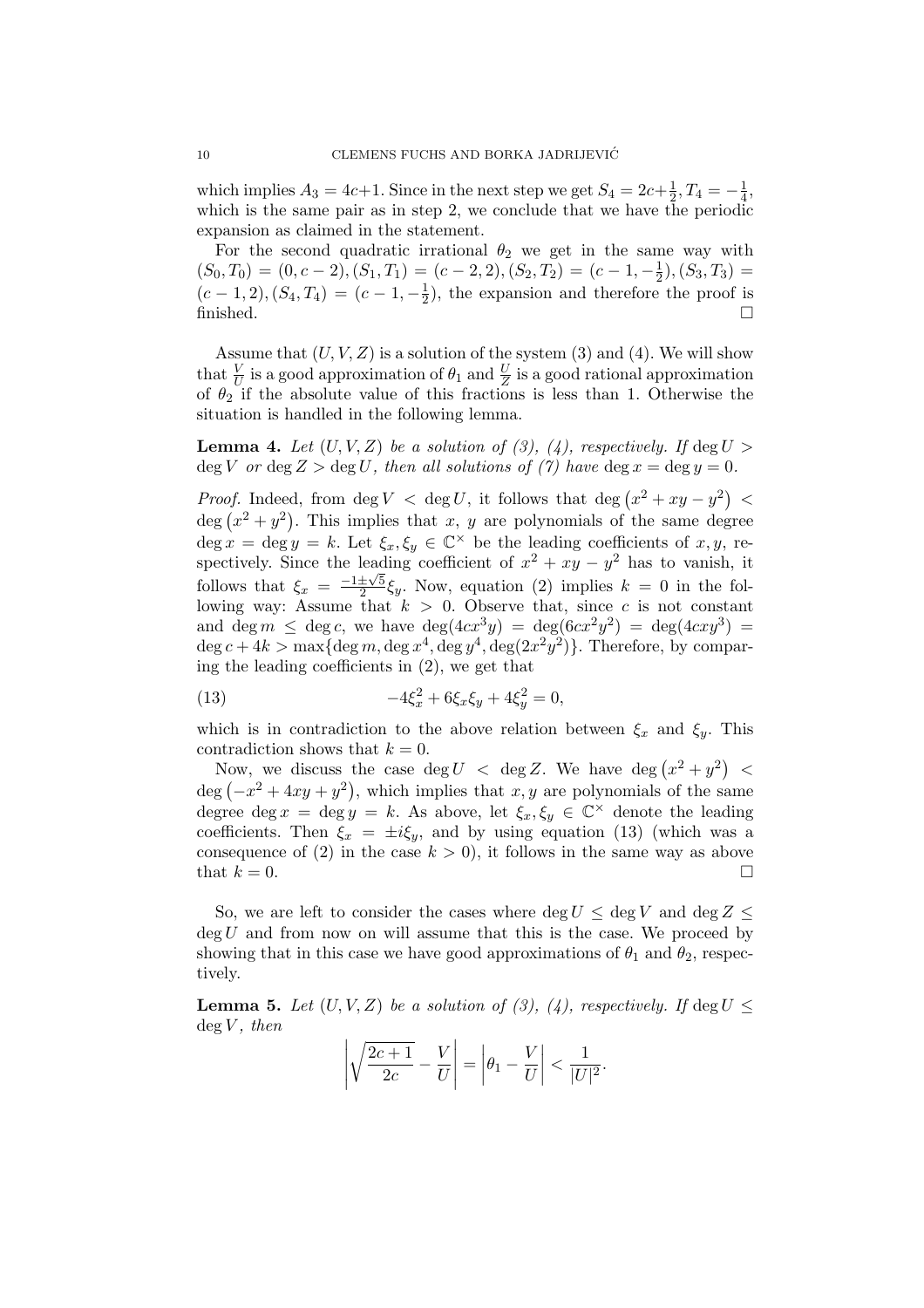If  $\deg Z \leq \deg U$ , then

$$
\left|\sqrt{\frac{c}{c-2}}-\frac{U}{Z}\right|=\left|\theta_2-\frac{U}{Z}\right|<\frac{1}{|Z|^2}.
$$

*Proof.* The assumption deg  $U \leq \deg V$  is equivalent to  $\left|\frac{V}{U}\right|$  $\left|\frac{V}{U}\right| \geq 1$ . Moreover, observe that  $|\theta_1| = 1$ . Therefore, we find

$$
\left| \sqrt{\frac{2c+1}{2c}} - \frac{V}{U} \right| = \left| \frac{2c+1}{2c} - \frac{V^2}{U^2} \right| \cdot \left| \sqrt{\frac{2c+1}{2c}} + \frac{V}{U} \right|^{-1}
$$
  

$$
\leq \frac{|m|}{|c| |U|^2} \left( \min \left\{ \left| \sqrt{\frac{2c+1}{2c}} \right|, \left| \frac{V}{U} \right| \right\} \right)^{-1} = \frac{|m|}{|c| |U|^2} \leq |U|^{-2}.
$$

As above from  $\deg Z \leq \deg U$  it follows  $\left|\frac{U}{Z}\right|$  $\left| \frac{U}{Z} \right| \geq 1$ ,  $\left| \theta_2 \right| = 1$ , and consequently we get

$$
\left| \sqrt{\frac{c}{c-2}} - \frac{U}{Z} \right| = \left| \frac{c}{c-2} - \frac{U^2}{Z^2} \right| \cdot \left| \sqrt{\frac{c}{c-2}} + \frac{U}{Z} \right|^{-1}
$$
  

$$
\leq \frac{|m|}{|c| |Z|^2} \left( \min \left\{ \left| \sqrt{\frac{c}{c-2}} \right|, \left| \frac{U}{Z} \right| \right\} \right)^{-1} = \frac{|m|}{|c| |Z|^2} \leq |Z|^{-2},
$$

which was the claim of the lemma.  $\Box$ 

We would like to apply Proposition 1 in order to determine all values of  $m \in \mathbb{C}[T]$ , deg  $m \leq \text{deg } c$  for which one of the equations

$$
(2c+1)U2 - 2cV2 = m
$$

$$
(c+2)U2 - cZ2 = -2m
$$

has a solution. According to Proposition 1 and Lemma 5, for all solutions  $(U, V, Z)$  the quotients  $\frac{V}{U}, \frac{U}{Z}$  $\frac{U}{Z}$  are equal to a convergent of the continued fraction expansion of  $\theta_1, \theta_2$ , respectively. For the determination of the corresponding m's, we use Lemma 2.

Since the period of the continued fraction expansions of  $\theta_1, \theta_2$  are equal to 2 in both cases, according to Lemma 2, we have to consider only the convergents for  $n = 0$ ,  $n = 1$ ,  $n = 2$ . By checking all possibilities, it is now easy to prove the following result.

**Proposition 2.** Let  $m \in \mathbb{C}[T], m \neq 0$  be a polynomial such that deg  $m \leq$ deg c. Then:

(i) If equation (3) has a solution in relatively prime polynomials U and V in  $\mathbb{C}[T]$  with  $\deg U \leq \deg V$ , then  $m = \zeta^2, \zeta \in \mathbb{C}^\times$  and

 $(U, V) \in \{ \zeta(Q_{2n}, P_{2n}), 2\zeta(Q_{2n+1}, P_{2n+1}) : n \geq 0 \},\$ 

where  $P_n/Q_n$  is a convergent of  $\theta_1$ .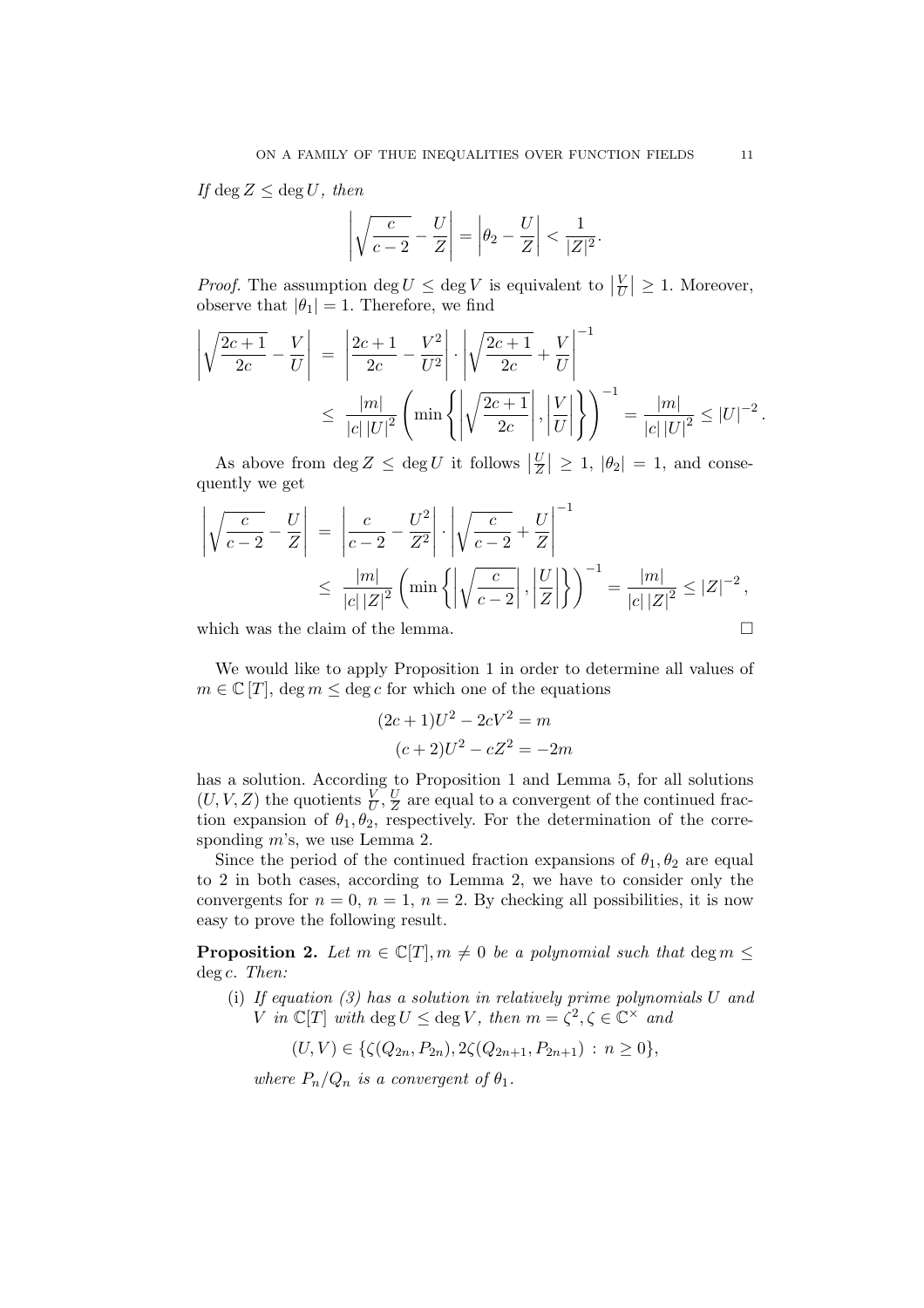(ii) If equation  $(4)$  has a solution in relatively prime polynomials U and Z in  $\mathbb{C}[T]$  with  $\deg Z \leq \deg U$ , then  $m = \xi^2, \xi \in \mathbb{C}^\times$  and

$$
(U, Z) \in \{ \xi(P'_{2n}, Q'_{2n}), 2\xi(P'_{2n+1}, Q'_{2n+1}) \; : \; n \ge 0 \},\
$$

where  $P'_n/Q'_n$  is a convergent of  $\theta_2$ .

*Proof.* Observe that from the proof of Lemma 3 it follows that  $T_{2n+1} = 1$  for  $n = 0, 1, \ldots$  and  $T_{2n} = -\frac{1}{4}$  $\frac{1}{4}$  for all  $n = 1, 2, \ldots$ , therefore we get the conclusion by Lemma 2 in case (i). We just have to observe that the convergents are only fixed up to a constant  $\zeta \in \mathbb{C}$ , thus we get the set stated in the lemma.

In the second case we observe that by Lemma 3 we have  $T_{2n+1} = 2$  for  $n = 0, 1, \ldots$  and  $T_{2n} = -\frac{1}{2}$  $\frac{1}{2}$  for  $n = 1, 2, \ldots$ , therefore we get the second assertion (again by using Lemma 2).  $\Box$ 

It follows that we only have solutions if the right-hand side of (2) is constant. Moreover, we mention that for  $m = 0$  there does not exist a solution, since we assume that  $c$  is non-constant.

Now we will discuss the solvability in relatively prime polynomials  $U, V$ and Z of the system of equations (3) and (4), where  $m \in \mathbb{C}^{\times}$ .

We will need the recursive relations for the convergents with odd and even subscripts. First we do it for the convergents of  $\theta_1$ . From  $Q_0 = 1, Q_1 = 4c + \frac{1}{2}$ 2 and

$$
Q_{2n} = (-16c - 4) Q_{2n-1} + Q_{2n-2}, \quad n \ge 1,
$$
  

$$
Q_{2n+1} = (4c + 1) Q_{2n} + Q_{2n-1}, \quad n \ge 1,
$$

it follows easily that

$$
Q_{2n} = -2\left(32c^2 + 16c + 1\right)Q_{2n-2} - Q_{2n-4}, \ n \ge 2,
$$
  

$$
Q_{2n+1} = -2\left(32c^2 + 16c + 1\right)Q_{2n-1} - Q_{2n-3}, \ n \ge 2,
$$

and the analogous relations are valid for  $P_{2n}$  and  $P_{2n+1}$ . Now we derive the recursive relations for the convergents of  $\theta_2$ . From  $P'_0 = 1, P'_1 = c - \frac{1}{2}$  $\frac{1}{2}$  and

$$
P'_{2n} = (-4c+4) P'_{2n-1} + P'_{2n-2}, \ n \ge 1,
$$
  

$$
P'_{2n+1} = (c-1) P'_{2n} + P'_{2n-1}, \ n \ge 1,
$$

it follows

$$
P'_{2n} = -2\left(2c^2 - 4c + 1\right)P'_{2n-2} - P'_{2n-4}, \ n \ge 2,
$$
  

$$
P'_{2n+1} = -2\left(2c^2 - 4c + 1\right)P'_{2n-1} - P'_{2n-3}, \ n \ge 2,
$$

respectively, and the analogous relations are valid for  $Q'_{2n}$  and  $Q'_{2n+1}$ .

Using the proposition and the recurrences for the convergents we now get the following lemma, which reduces the problem to solve 8 systems of equations which are given by the intersections of the above linear recurrences.

**Lemma 6.** Let  $(U, V, Z) \in \mathbb{C}[T] \times \mathbb{C}[T] \times \mathbb{C}[T]$  be solution of the system of Pellian equations (3) and (4). Then there exist non-negative integers m and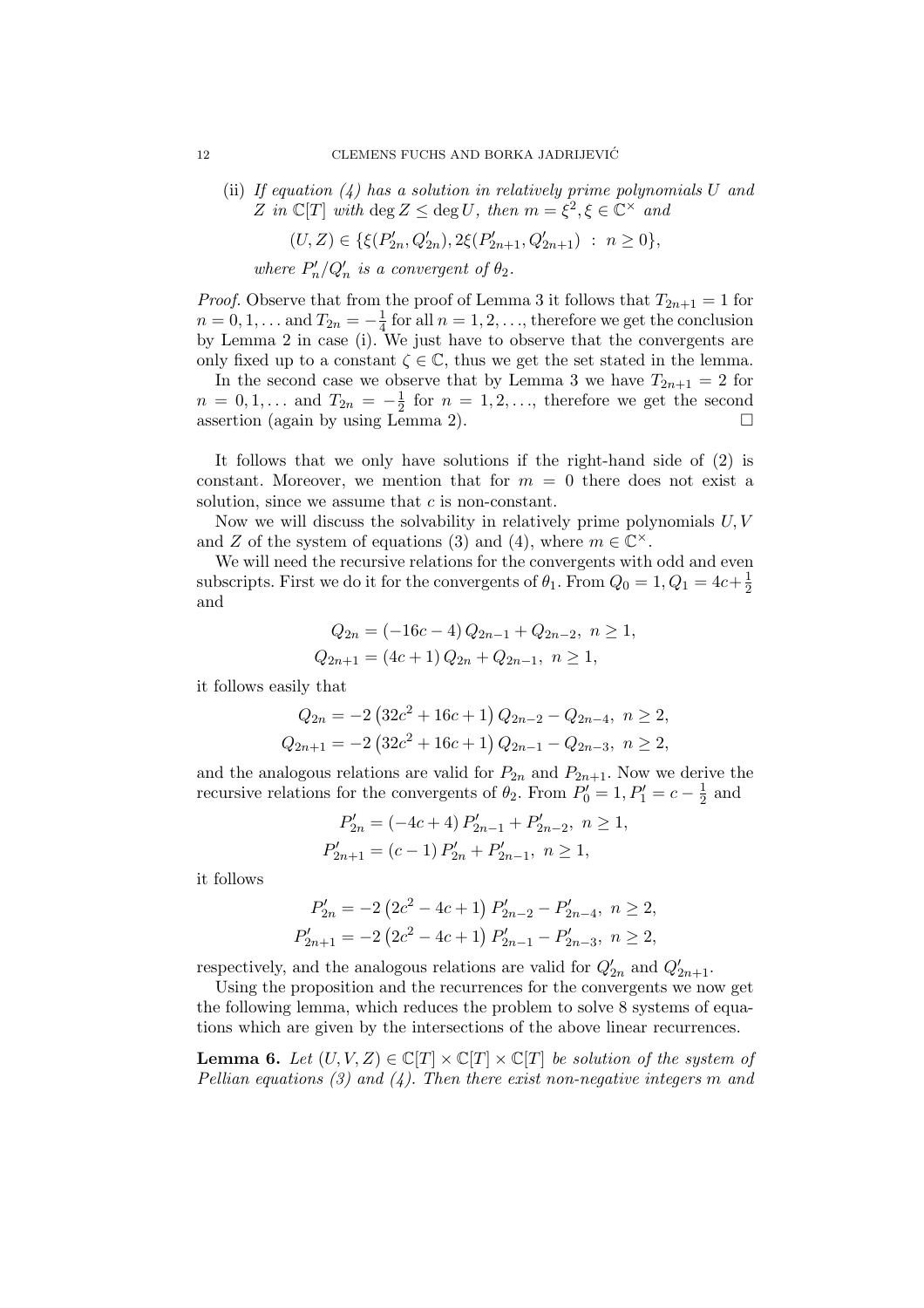n such that  $U = \zeta v_m$  or  $U = 2\zeta v'_m$  with  $m = \zeta^2, \zeta \in \mathbb{C}^\times$  is the solution of one of the following equations

$$
v_m = \pm w_n
$$
 or  $v_m = \pm 2w'_n$  or  $2v'_m = \pm w_n$  or  $v'_m = \pm w'_n$ ,

where the sequence  $(v_m)$  is given by

(14) 
$$
v_0 = 1, \quad v_1 = -(64c^2 + 24c + 1),
$$

$$
v_{m+2} = -2(32c^2 + 16c + 1) v_{m+1} - v_m, \quad \text{for } m \ge 0,
$$

the sequence  $(w_n)$  by

(15) 
$$
w_0 = 1, \quad w_1 = -4c^2 + 6c - 1,
$$

$$
w_{n+2} = -2(2c^2 - 4c + 1) w_{n+1} - w_n, \quad \text{for } n \ge 0,
$$

the sequence  $(v'_m)$  by

(16) 
$$
v'_0 = 4c + \frac{1}{2}, \quad v'_1 = -\frac{1}{2} \left( 512c^3 + 320c^2 + 48c + 1 \right),
$$

$$
v'_{m+2} = -2 \left( 32c^2 + 16c + 1 \right) v'_{m+1} - v'_{m}, \quad \text{for } m \ge 0,
$$

and finally the sequence  $(w'_n)$  is given by

(17) 
$$
w'_0 = c - \frac{1}{2}, \quad w'_1 = -\frac{1}{2} \left( 8c^3 - 20c^2 + 12c - 1 \right),
$$

$$
w'_{n+2} = -2 \left( 2c^2 - 4c + 1 \right) w'_{n+1} - w'_n, \quad \text{for } n \ge 0.
$$

Proof. If the system of equations (3) and (4) has solutions then, by comparing the right hand sides of the equations (3) and (4), it follows that  $\zeta = \pm \xi$  (where  $\zeta, \xi$  are the constants in the general form of Proposition 2). Now, we just have to set  $v_m = Q_{2m}, v'_m = Q_{2m+1}, w_n = P'_{2n}$  and  $w'_n = P'_{2n+1}$ . Then the assertion about U follows from Proposition 2. The recurrences follow from what we have said above.  $\Box$ 

Therefore, in order to prove Theorem 1, it suffices to show that  $v_m =$  $w_n$  implies  $m = n = 0$  and the equations  $v_m = -w_n, v'_m = \pm w'_n, v_m = 0$  $\pm 2w'_n, 2v'_m = \pm w_n$  have no solutions.

For this purpose we will consider the sequences modulo certain multiples of c. This was done earlier in various contexts of systems of Pellian equations  $(e.g. in [1, 5, 3, 4]).$ 

## 5. Congruence relations

The aim of this section is to find all possible values of  $U$  by the so called congruence method introduced first in [5].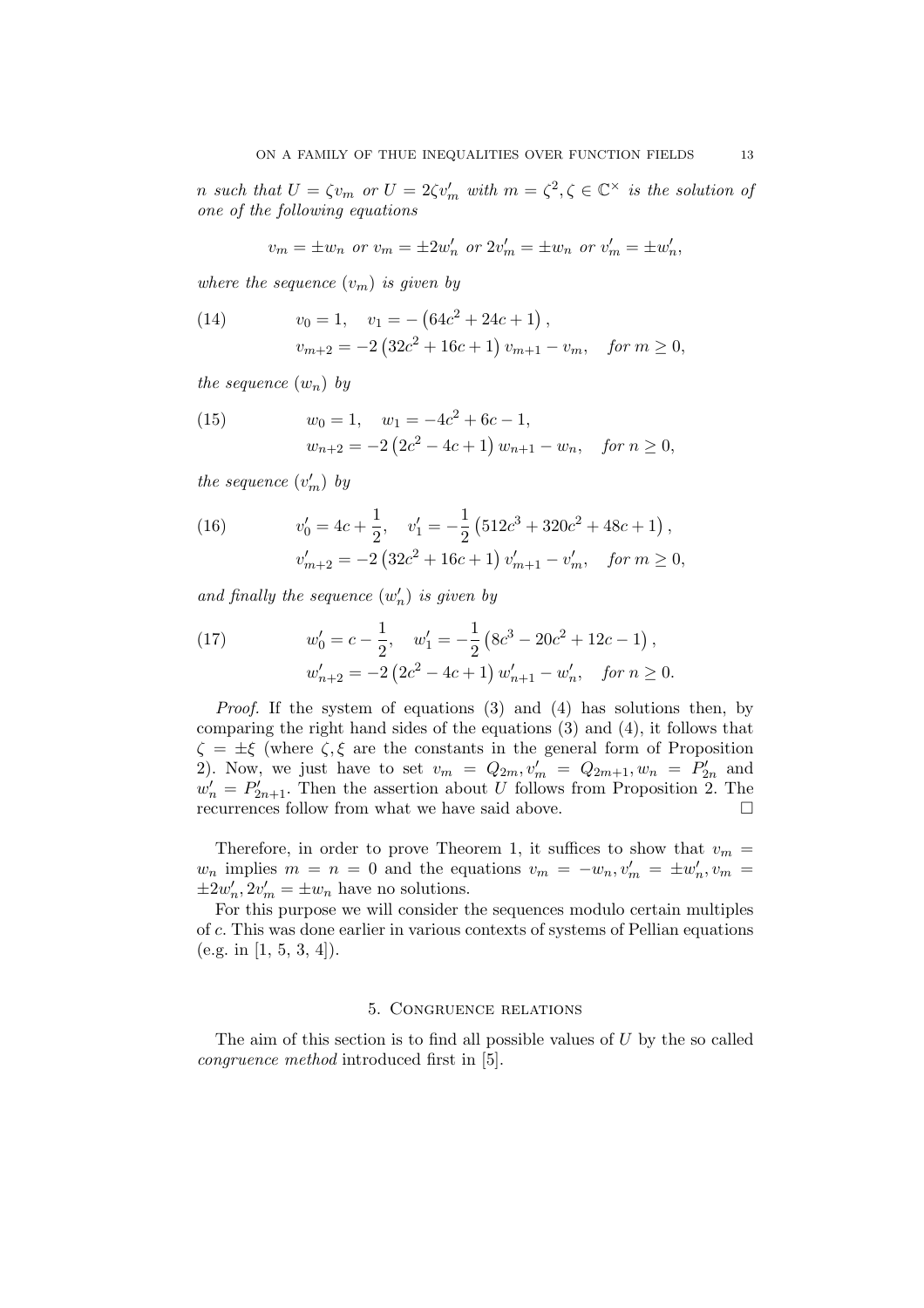**Lemma 7.** Let the sequences  $(v_m)$ ,  $(w_n)$ ,  $(v'_m)$  and  $(w'_n)$  be defined by  $(14)$ , (15), (16) and (17). Then for all  $m, n \geq 0$  we have

(18) 
$$
v_m \equiv (-1)^m [8m(2m+1)c+1] \pmod{64c^2},
$$

(19) 
$$
w_n \equiv (-1)^{n-1} [2n(2n+1)c-1] \pmod{4c^2}.
$$

(20) 
$$
v'_m \equiv (-1)^m \left[ 4(m+1)(2m+1)c + \frac{1}{2} \right] \pmod{64c^2}
$$

(21) 
$$
w'_n \equiv (-1)^n \left[ (n+1) (2n+1)c - \frac{1}{2} \right] \pmod{4c^2}
$$

*Proof.* All relations are obviously true for  $m, n \in \{0, 1\}$ . Assume that (18) is valid for  $m-2$  and  $m-1$ . Then

$$
v_m = (-2) (32c^2 + 16c + 1) v_{m-1} - v_{m-2}
$$
  
\n
$$
\equiv (-2) (16c + 1) [(-1)^{m-1} (8(m - 1) (2m - 1)c + 1)]
$$
  
\n
$$
- [(-1)^{m-2} (8(m - 2) (2m - 3)c + 1)]
$$
  
\n
$$
\equiv (-1)^m [32c + 2 \cdot 8(m - 1) (2m - 1)c + 2]
$$
  
\n
$$
-(-1)^m [8(m - 2) (2m - 3)c + 1]
$$
  
\n
$$
= (-1)^m [8m(2m + 1)c + 1] \pmod{64c^2}.
$$

Thus the first congruence follows by induction. Similarly, one can show the other relations for  $w_n$ ,  $v'_m$ , and  $w'_n$  by using the recurrence relations (15),  $(16)$ , and  $(17)$ , respectively.

By using the congruences from the last lemma we can show that all solutions arising from the equations  $v_m = \pm w_n, v'_m = \pm w'_n, v_m = \pm 2w'_n, 2v'_m =$  $\pm w_n$  are just the trivial ones.

**Proposition 3.** If  $v_m = w_n$  then  $n = m = 0$ . The equations  $v_m =$  $-w_n, v'_m = \pm w'_n, v_m = \pm 2w'_n, 2v'_m = \pm w_n$  have no solutions in non-negative integers n, m.

*Proof.* Suppose that m and n are non-negative integers such that  $v_m = w_n$ . Then, of course,  $v_m \equiv w_n \pmod{4c^2}$ . By Lemma 7, we have  $(-1)^n \equiv (-1)^m$  $(mod 2c)$  and therefore n and m are both even or both odd. Furthermore, Lemma 7 implies

$$
8m(2m+1)c + 1 \equiv 1 - 2n(2n+1)c \pmod{4c^2}
$$

and

(22) 
$$
4m(2m+1) \equiv -n(2n+1) \pmod{2c}
$$
.

From (22) we have

$$
4m(2m+1) = -n(2n+1),
$$

which implies  $n = m = 0$ .

Suppose that m and n are non-negative integers such that  $v_m = -w_n$ . Then we get in the same way as above that  $(-1)^{m} = (-1)^{n-1}$  and therefore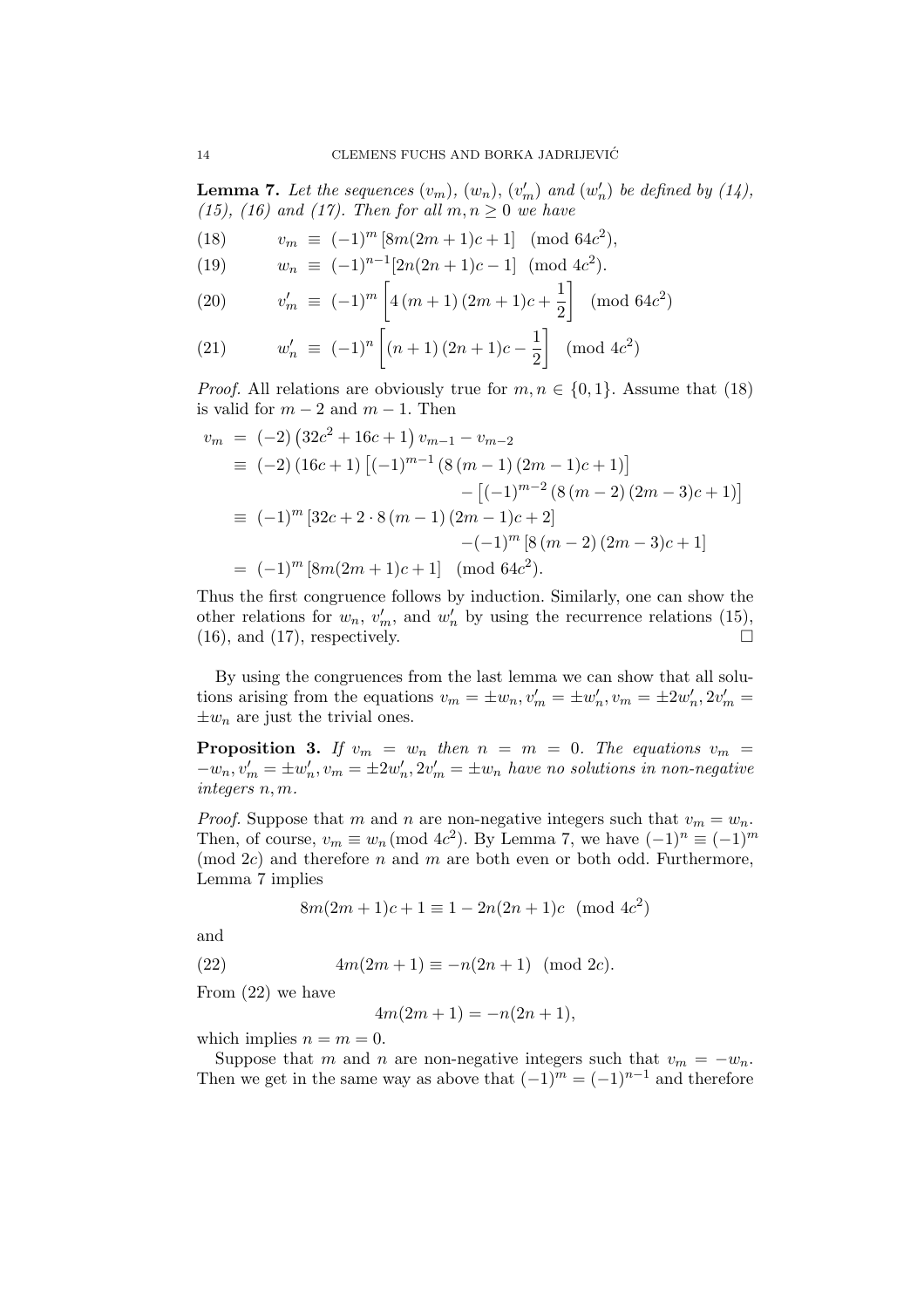$4m(2m+1) = -n(2n+1)$ , which implies  $n = m = 0$  and therefore  $-1 = 1$ , a contradiction.

Suppose that m and n are positive integers such that  $v'_m = \pm w'_n$ . Then, of course,  $v'_m \equiv \pm w'_n \pmod{4c^2}$ . By Lemma 7, we have  $\pm \frac{1}{2}$  $\frac{1}{2}(-1)^{n-1} \equiv \frac{1}{2}$  $\frac{1}{2}(-1)^m$ (mod c). Furthermore, Lemma 7 implies

$$
4(m+1)(2m+1)c + \frac{1}{2} \equiv -(n+1)(2n+1)c + \frac{1}{2} \pmod{4c^2}
$$

and

(23) 
$$
4(m+1)(2m+1) \equiv -(n+1)(2n+1) \pmod{2c}.
$$

From (23) we have

$$
4m(2m+1) = -n(2n+1),
$$

which implies  $n = m = 0$  and therefore  $4c + \frac{1}{2} = \pm (c - \frac{1}{2})$  $(\frac{1}{2})$ , a contradiction. Suppose now that  $v_m = \pm 2w'_n$ . Then we get by Lemma 7 that

$$
(-1)^{m}[8m(2m+1)c+1] \equiv \pm 2(-1)^{n} \left[ (n+1)(2n+1)c - \frac{1}{2} \right] \pmod{4c^{2}}.
$$

From this we conclude  $(-1)^m \equiv \pm (-1)^{n-1}$  (mod c) and therefore  $(-1)^m =$  $\pm(-1)^{n-1}$ . Consequently, we get  $4m(2m+1) = -(n+1)(2n+1)$ , a contradiction.

Finally, we consider the case that  $m$  and  $n$  are positive integers such that  $2v'_m = \pm w_n$ . Then Lemma 7 implies that  $(-1)^m = \pm (-1)^n$ . Using Lemma 7 once again we get

$$
2\left[4(m+1)(2m+1)c+\frac{1}{2}\right] \equiv -[2n(2n+1)c-1] \pmod{4c^2},
$$

which implies  $4(m+1)(2m+1) = -n(2n+1)$ , again a contradiction.

Altogether we have proved the statement of the proposition.  $\Box$ 

To sum up we have derived the following result:

**Corollary 1.** Let  $c \in \mathbb{C}[T]$  be a non-constant polynomial,  $m \in \mathbb{C}[T]$ , deg  $m \leq$  deg c. If the system of equations (3) and (4) has primitive solutions  $(U, V, Z)$  with  $\deg Z \leq \deg U \leq \deg V$ , then  $m = \zeta^2$  with  $\zeta \in \mathbb{C}^\times$ and all primitive solutions are given by  $(U, V, Z) = (\pm \zeta, \pm \zeta, \pm \zeta)$  with mixed signs.

*Proof.* This follows directly from Propositions 2 and 3.  $\Box$ 

In the next section we will use these facts to prove our main theorem.

## 6. Proof of Theorem 1

Let  $(x, y)$  be a solution of the inequality (2), and let  $U = x^2 + y^2$ ,  $V =$  $x^2 + xy - y^2$ ,  $Z = -x^2 + 4xy + y^2$ . Then  $(U, V, Z)$  satisfies the system (3) and (4) for some polynomial  $m \in \mathbb{C}[T]$  such that  $|m| < |c|$ .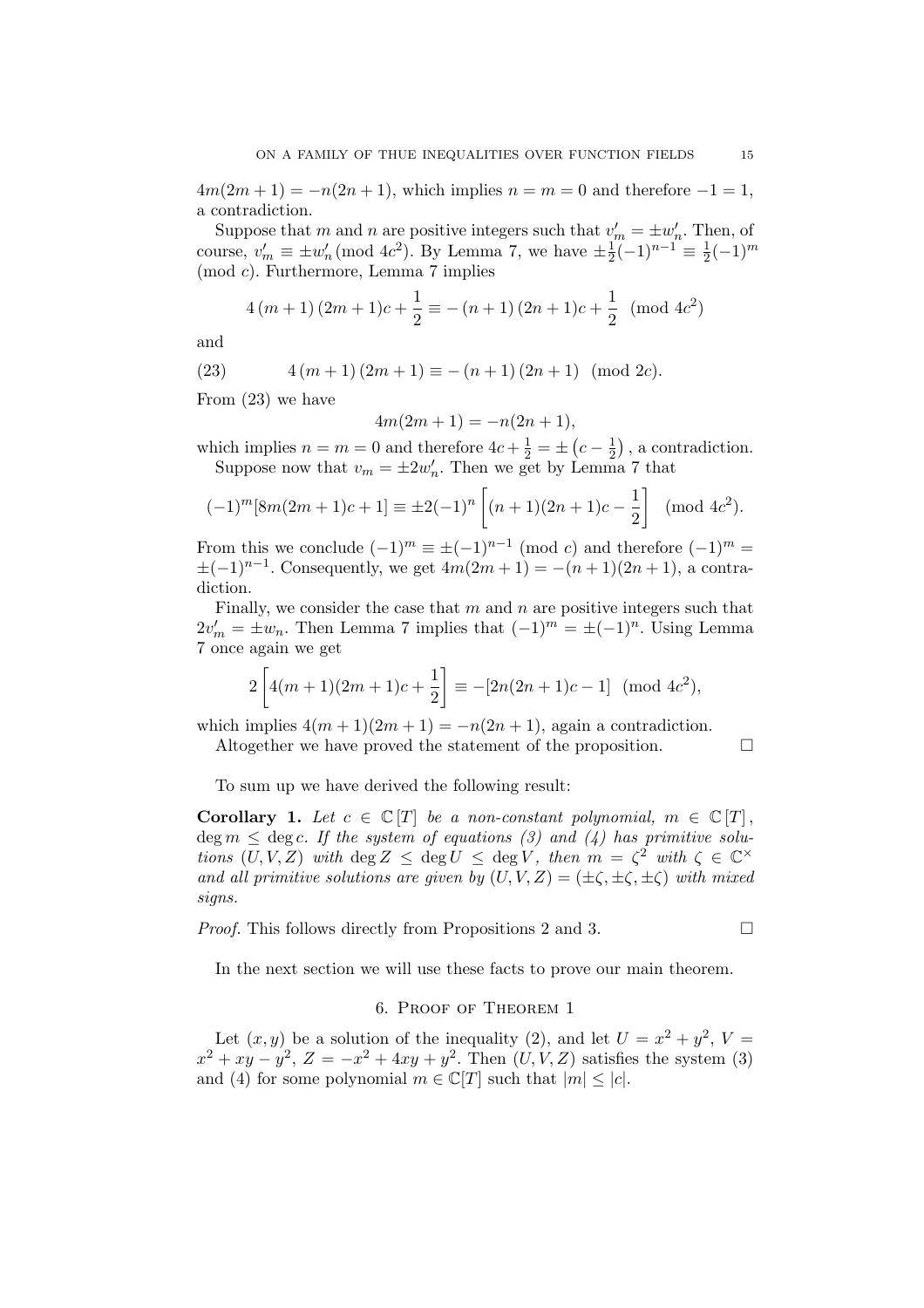Assume first that U, V and Z (with deg  $Z \le \deg U \le \deg V$ ) are relatively prime. Then Corollary 1 implies that  $m = \zeta^2$  and in this case we have  $(U, V, Z) = (\pm \zeta, \pm \zeta, \pm \zeta)$  with mixed signs and some  $\zeta \in \mathbb{C}^{\times}$ . Therefore, we have

$$
x2 + y2 = \pm \zeta,
$$
  
\n
$$
x2 + xy - y2 = \pm \zeta,
$$
  
\n
$$
-x2 + 4xy + y2 = \pm \zeta.
$$

These equations imply that deg  $x = \deg y$ . Let us assume that  $\deg x =$ deg  $y = k \ge 1$  and let the leading coefficient of x be  $\xi_x$  and the leading coefficient of y be  $\xi_y$ . Then by comparing the leading coefficients in the above equations, we see that  $\xi_x$  and  $\xi_y$  have to satisfy the system

$$
\xi_x^2 + \xi_y^2 = 0, \n\xi_x^2 + \xi_x \xi_y - \xi_y^2 = 0, \n-\xi_x^2 + 4\xi_x \xi_y + \xi_y^2 = 0,
$$

which clearly implies  $\xi_x = \xi_y = 0$ . This gives a contradiction that shows deg  $x = \deg y = 0$  or equivalently  $x, y \in \mathbb{C}$ . Clearly, this does not lead to solutions in  $(\mathbb{C}[T] \times \mathbb{C}[T]) \backslash \mathbb{C}^2$ .

Assume now that  $d = \gcd(U, V)$  and  $\deg d > 0$ . Let  $U = dU_1$ ,  $V = dV_1$ . Then  $U_1$  and  $V_1$  are relatively prime and satisfy

$$
(2c+1)U_1^2 - 2cV_1^2 = \frac{m}{d^2}.
$$

Since  $\deg(m/d^2) \leq \deg c$ , Proposition 2 implies that  $m/d^2 = \zeta^2$ , i.e.  $m =$  $\zeta^2 d^2$ . From

$$
4V^2 + Z^2 = 5U^2
$$

it follows that  $d|Z$ , say  $Z = dZ_1$ . In that way, we have obtained the primitive triple  $(U_1, V_1, Z_1)$  satisfying

$$
(2c+1)U_1^2 - 2cV_1^2 = \zeta^2,
$$
  

$$
(c-2)U_1^2 - cZ_1^2 = -2\zeta^2.
$$

By Proposition 2, it follows that  $(U_1, V_1, Z_1) = (\pm \zeta, \pm \zeta, \pm \zeta)$  and  $(U, V, Z) =$  $(\pm \zeta d, \pm \zeta d, \pm \zeta d)$ . Therefore, we have

$$
(24) \t\t\t x2 + y2 = \pm \zeta d,
$$

(25) 
$$
x^2 + xy - y^2 = \pm \zeta d,
$$

(26) 
$$
-x^2 + 4xy + y^2 = \pm \zeta d,
$$

with mixed signs. Now (24) and (25) imply  $y(2y - x) = 0$  or  $x(2y + x) = 0$ (depending on the sign) and therefore  $(x, y) = (a, 0)$  or  $(x, y) = (2a, a)$ (for the first possible choice of signs in the system above) or  $(x, y) = (0, a)$ or  $(x, y) = (a, -2a)$  (for the second possible choice of signs in the system above), where  $a \in \mathbb{C}[T]$  with  $1 < |a| \leq |c|^{\frac{1}{4}}$ , i.e.  $0 < \deg a \leq \frac{1}{4}$  $\frac{1}{4}$  deg c. This completes the proof of our main theorem.  $\Box$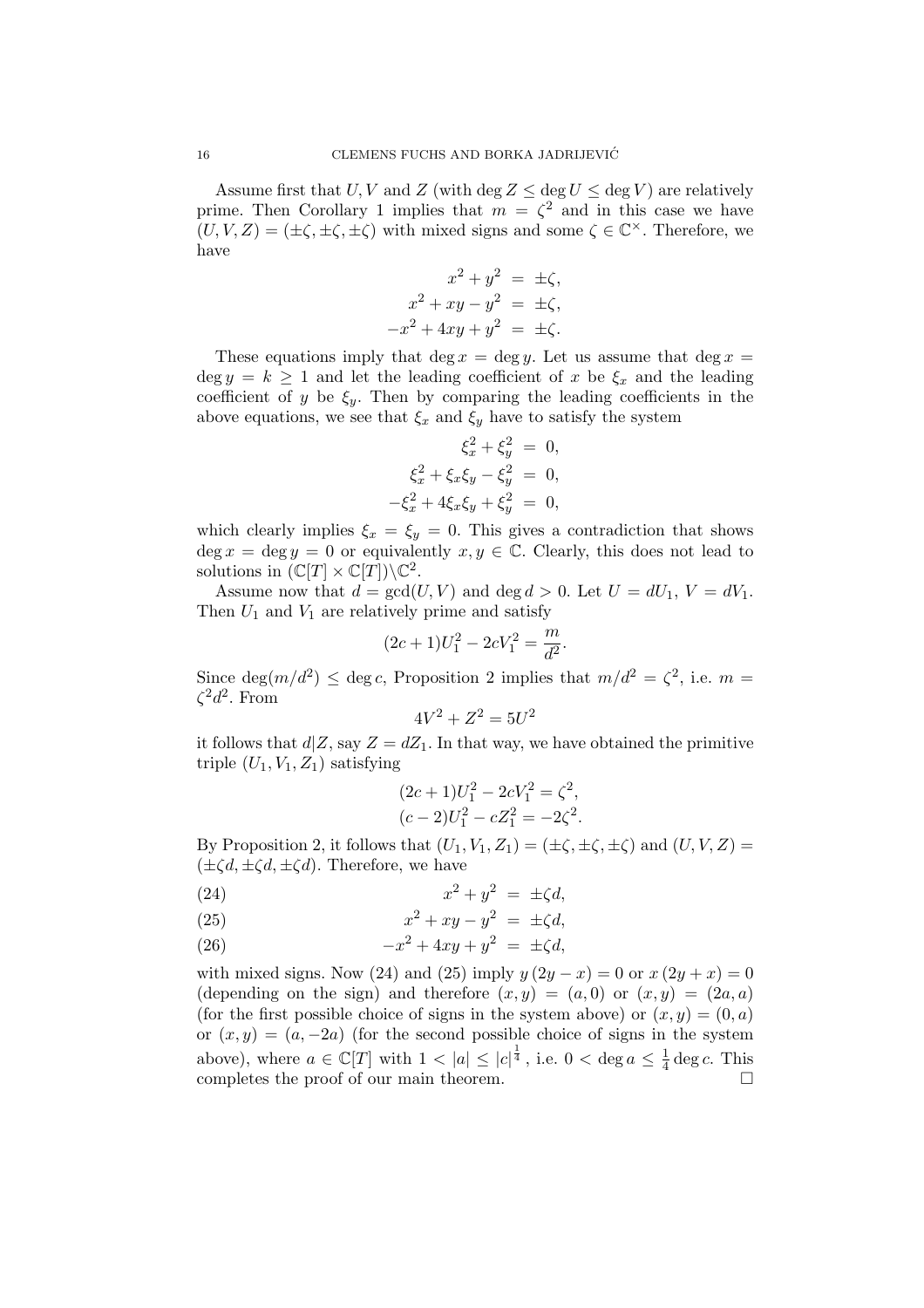#### 7. Acknowledgement

This paper was partly written in the frame of a joint Austrian-Croatian project granted by the Croatian Ministry of Science, Education and Sports and the Austrian Exchange Service (No. 20/2004 and 23/2006).

### **REFERENCES**

- [1] A. BAKER AND H. DAVENPORT, The equations  $3x^2 2 = y^2$  and  $8x^2 7 = z^2$ , *Quart.* J. Math. Oxford Ser. (2) 20 (1969), 129–137.7
- [2] A. DUJELLA, The problem of the extension of a parametric family of Diophantine triples, Publ. Math. Debrecen 51 (1997), 311–322.
- [3] A. DUJELLA AND B. JADRIJEVIĆ, A parametric family of quartic Thue equations, Acta Arith. 101(2) (2001), 159–169.
- [4] A. DUJELLA AND B. JADRIJEVIĆ, A family of quartic Thue inequalities, Acta Arith.  $111(1)$  (2002), 61-76.
- [5] A. DUJELLA AND A. PETHŐ, Generalization of a theorem of Baker and Davenport, Quart. J. Math. Oxford Ser. (2) 49 (1998), 291–306.
- [6] C. Fuchs and V. Ziegler, On a family of Thue equations over function fields, Monatsh. Math. 147 (2006), 11-23.
- [7] C. Fuchs and V. Ziegler, Thomas' family of Thue equations over function fields, Q. J. Math. (Oxford) 57 (2006), 81-91.
- [8] B. P. GILL, An analogue for algebraic functions of the Thue-Siegel theorem, Ann. of Math. (2) 31(2) (1930), 207-218.
- [9] C. HEUBERGER, A. TOGBÉ, AND V. ZIEGLER, Automatic solution of families of Thue equations and an example of degree 8, J. Symbolic Computation 38 (2004), 1145-1163.
- [10] B. JADRIJEVIĆ AND V. ZIEGLER, A system of relative Pellian equations and a family of relative related Thue equations, Int. J. Number Theory, to appear.
- [11] G. LETTL, Thue equations over algebraic function fields,  $Acta \ Arith.$  **117** (2004), 107-123.
- [12] G. LETTL, Parametrized solutions of Diophantine equations, Math. Slovaca 54 (2004), 465-471.
- [13] G. LETTL, A. PETHŐ, AND P. VOUTIER, Simple families of Thue inequalities, *Trans.* Amer. Math. Soc. 351 (1999), 1871–1894.
- [14] R. C. MASON, On Thue's equation over function fields, *J. London Math. Soc.* (2) 24 (1981), 414-426.
- [15] R. C. Mason, Diophantine equations over function fields, volume 96 of London Mathematical Society Lecture Note Series, Cambridge University Press, Cambridge, 1984.
- [16] B. DE MATHAN, Approximations diophantiennes dans un corps local, Bull. Soc. Math. France, Suppl. Mem. 21 (1970).
- [17] M. MIGNOTTE, A. PETHŐ, AND F. LEMMERMEYER, On the family of Thue equations  $x^3 - (n-1)x^2y - (n+2)xy^2 - y^3 = k$ , Acta Arith. **76** (1996), 245–269.
- [18] I. NIVEN, H. S. ZUCKERMAN, AND H. L. MONTGOMERY, An Introduction to the Theory of Numbers, John Wiley, New York, 1991.
- [19] W. M. SCHMIDT, Thue's equation over function fields, J. Austral. Math. Soc. Ser. A 25(4) (1978), 385-422.
- [20] W. M. SCHMIDT, Continued fractions and diophantine approximation, Acta Arith. 95(2) (2000), 139–166.
- [21] E. Thomas, Complete solutions to a family of cubic Diophantine equations, J. Number Theory 34 (1990), 235–250.
- $[22]$  A. Thue, Über Annäherungswerte algebraischer Zahlen, *J. Reine Angew. Math.* 135 (1909), 284–305.